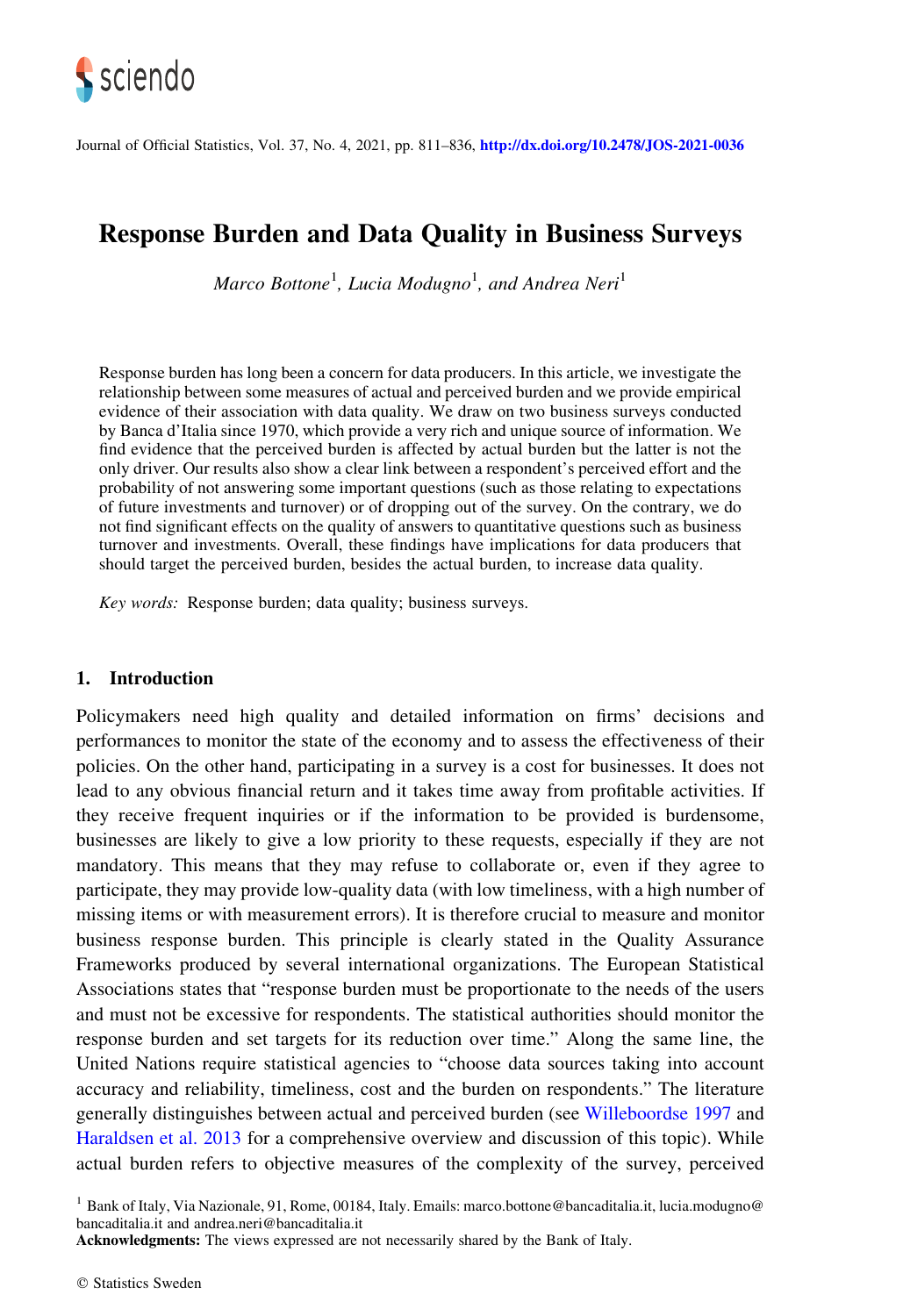burden is essentially a subjective measure provided by the respondents. Another relevant distinction made by the literature is between gross and net burden. While the former only considers the costs of survey participation, the latter takes account the benefits enjoyed by respondents for their contribution (such as the feedback of survey results). To the best of our knowledge, in all the empirical studies actual burden is considered in gross terms, probably because the benefits are difficult to measure. There are a few different approaches for measuring such burden. Ideally, it should be calculated as the product of three factors: the number of people involved in the survey, the time they spent and their average hourly salary. Yet, this measure is rarely used, first because it depends upon a very noisy estimate of the cost/hour for the respondent, second because it is burdensome to collect. Generally, it is calculated by multiplying the number of completed questionnaires by an estimate of the average time required for completing and submitting the response, multiplied by the number of survey cycles during the year. Sometimes the burden is computed using the total sample size rather than the number of completed responses. In a minority of cases, it is measured in financial terms by multiplying the hours spent by the average hourly cost of respondent's time ([Snijkers et al. 2013;](#page-24-0) Bavdaž [et al. 2015](#page-22-0)). The main limit of actual burden is that the positive effects of survey participation can hardly be measured in objective terms. Perceived burden refers to the respondents' assessment of how burdensome they find it to comply with the data request. The importance of perceptions was initially stressed by [Bradburn \(1978\)](#page-23-0). Respondents' assessment is likely to also include other aspects that may affect the burden that merely time measurement does not take into account. For example, [Fisher and Kydoniefs \(2001\)](#page-23-0) suggest that respondents' perceptions can be affected by factors such as their motivation and belief in the utility of surveys or the method of data collection, or the item sensitivity. [Yan et al. \(2019\)](#page-25-0) find that low motivation, difficult recall tasks, challenging survey effort, and negative perception of the survey all directly contribute to respondents' perception of burden. [Dale et al. \(2007\)](#page-23-0) suggest to use two qualitative and simple questions to measure perceptions. The first relates to the perception of time taken while the second relates to the perception of the overall burden. They also recommend asking questions about which conditions mainly make the survey burdensome. Summing up, the measurement of perceptions is important for two main reasons. First, it enables us to capture more factors relating to the burden other than those relating to time and money. Second, it is an easy way to also consider the positive effects of survey participation. The final rate provided by the respondents is the balance between burdens and gratifications ([Haraldsen 2004](#page-23-0)). Measurement of burden can be undertaken using different approaches. It can be collected directly from business survey participants including a small set of questions at the end of the questionnaire, or subsequently by follow-up contact with a sub-sample of the surveyed population. It can also be estimated indirectly, as a product of recordkeeping studies, tests or experts' valuations. Practices relating to the response burden measurement are likely to vary a lot across institutions. [Dale et al. \(2007\)](#page-23-0) provide an overview of the questions used by several statistical agencies to collect information on the response burden. Bavdaž [et al. \(2015\)](#page-22-0) conducted a survey of 41 national statistical institutes (NSIs) from 39 countries. They find large heterogeneity in measurement practices not only between institutes but also within them. Most institutes do some kind of measurement of actual burden, while perceived burden is less frequently assessed. This heterogeneity raises several issues. Probably, the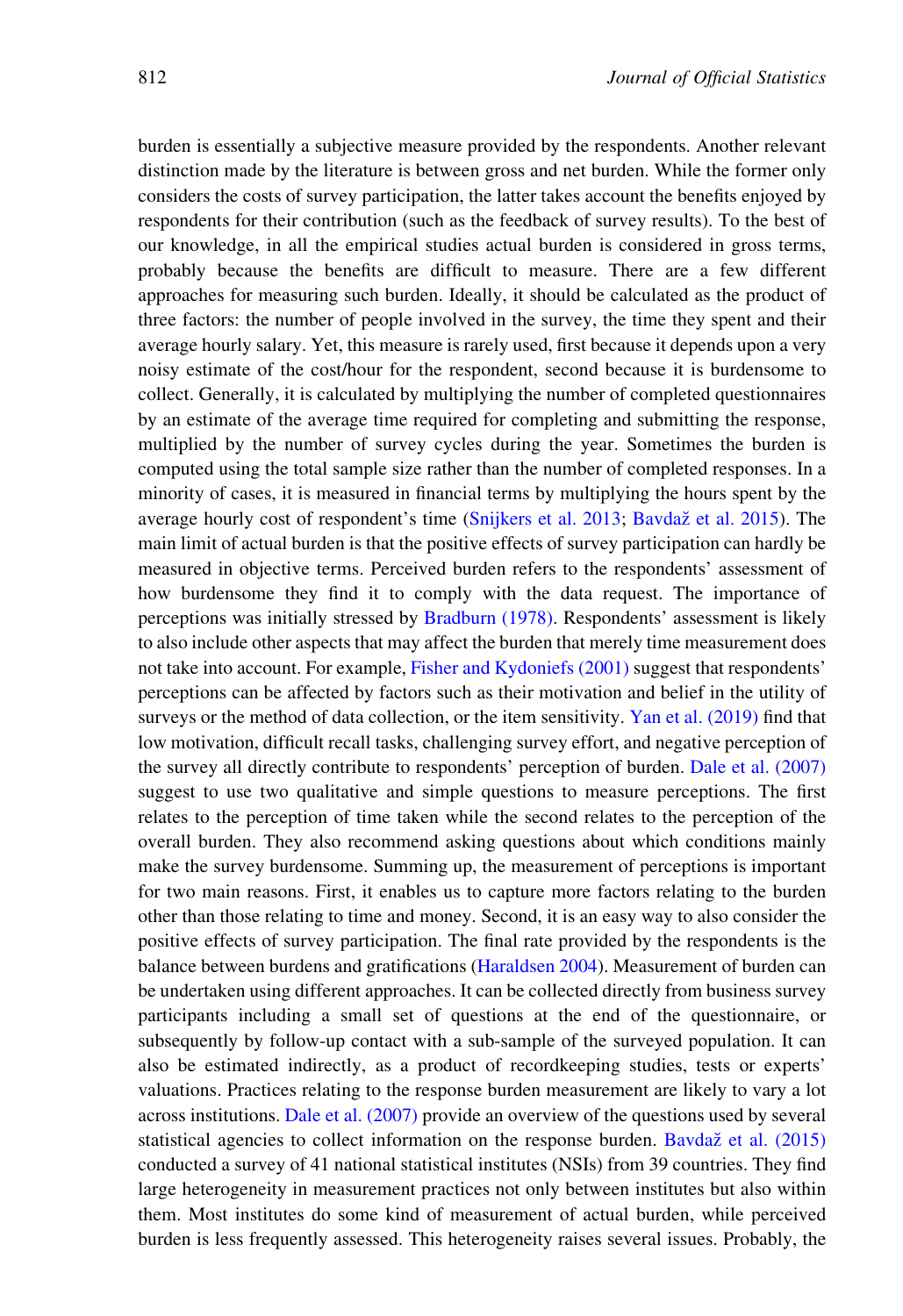main one is which measures of response burden should be collected for monitoring data quality.

The current study contributes to the literature by addressing two research questions. The first one is to what extent actual burden is associated with perceived burden. There are not many studies dealing with both issues simultaneously, probably because of data limitations. Yet, for data producers it is useful to know to what extent such measures are associated: in the extreme case in which actual and perceived burden are perfectly correlated, it would not be necessary to collect both, reducing the overall burden on respondents. The second and main research question is whether perceived burden has a direct impact on data quality once many other potential associates are controlled for (including actual burden). Even if respondent burden is widely recognized to have an impact on quality, to the best of our knowledge, only a few articles attempt to empirically validate this statement and the evidence provided is often indirect. For example, [Haraldsen](#page-24-0) [and Jones \(2007\)](#page-24-0) use the number of values corrected during editing; whereas [Giesen](#page-23-0) [\(2012\)](#page-23-0) takes the timeliness of the response to evaluate the effects of perceived burden on response behavior. For data producers, it is important to know which factors affect data quality in order to identify strategies to improve it.

We draw on a unique and rich dataset made by two main business surveys conducted by the Bank of Italy, which collect information on both actual and perceived burden. Actual burden is measured by five indicators: number of pages of the questionnaire, number of questions, number of people involved in the survey, use of external consultancies and the average completion time. Perceived burden is measured by a qualitative question asking respondents to rate their effort to complete the questionnaire. It is also worth mentioning that these surveys are not mandatory. Because of that, respondents' burden may have very negative effects on data quality. Our research plan consists of first studying the relationship between perceived and actual burden and their dynamics over time. We then provide evidence of the relationship between perceived burden and data quality while controlling for actual burden and other factors. The structure of the article is as follows. Section 2 describes the conceptual framework we use in our analysis, while Section 3 presents our data. In Section 4, we provide an empirical analysis of the association between our measures of actual and perceived burden. In Section 5 we investigate the relationship between perceived burden and several measures of data quality. Section 6 concludes.

#### 2. A Conceptual Framework for Response Burden and Data Quality

A first model of survey burden was developed in 1978 by Bradburn. He suggests a definition of response burden consisting of four elements: interview length, required respondent effort, frequency of being interviewed and the stress of psychologically disturbing questions, which may be asked  $(Bradburn 1978)$  $(Bradburn 1978)$  $(Bradburn 1978)$ . He also pointed out that it is necessary to carefully focus on the respondent's subjective perceptions of the time and effort required to fill in the questionnaire. [Fisher and Kydoniefs \(2001\)](#page-23-0) propose a model in which response burden is a combination of 32 elements that can be grouped in three categories: respondent burden (personality traits and attitudes of the respondents), design burden (characteristics of the survey such as duration of the interview and the wording of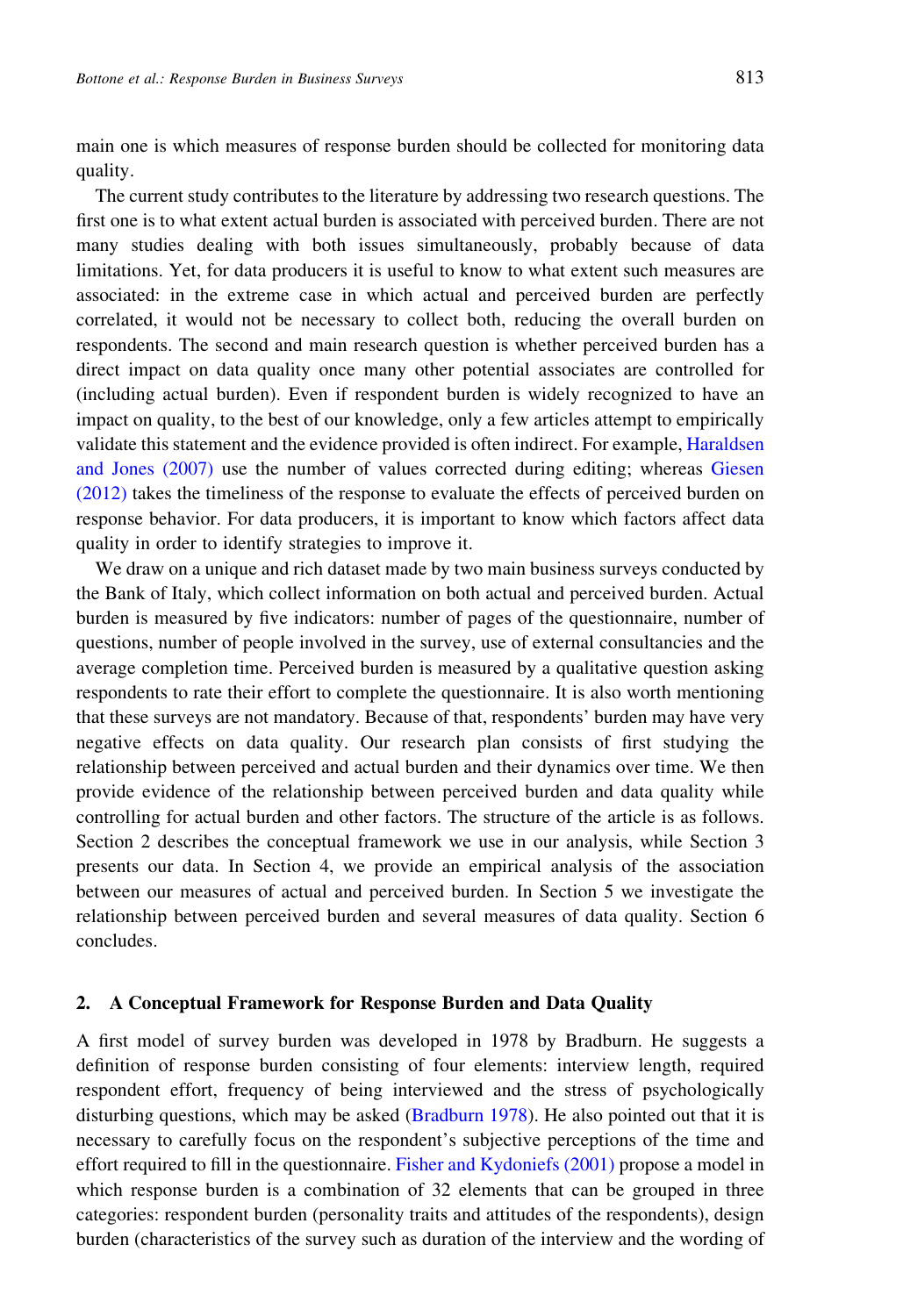the questions) and interaction burden (what happens when respondents with certain characteristics are confronted with a survey that has certain properties). [Haraldsen \(2004\)](#page-23-0) and [Haraldsen et al. \(2013\)](#page-24-0) further elaborate on the previous models by highlighting that it is crucial to assess whether the perception of the burden outweighs the positive aspects of the survey. The key variable to monitor for data quality is the final perceived balance between negative and positive aspects. In this article, we adopt the Total Business Survey Burden Model (TBSB) discussed by [Jones et al. \(2005\)](#page-24-0) and [Dale et al. \(2007\)](#page-23-0). Within this framework, perceived burden is described as an intermediate variable between data quality and three elements: survey design components, respondent characteristics and contextual business factors. Survey design refers to aspects such as the data collection method, the communication strategy, the length and content of the questionnaire. A respondent's characteristics mainly relate (her/his) cognitive ability, motivation and capacity to collect the necessary information. Contextual factors are linked to the organization of the businesses (which may facilitate or prevent the collection of information) and to its strategies. Two important points can be drawn from the total business survey burden model. First, perceived burden is the only factor that directly affects data quality. All the other factors relating to the survey design, respondent characteristics and the general context only contribute to shaping this burden. Second, perceived burden is a more general concept than actual burden since it may originate from many sources other than those related to the time and/or money it takes to comply with a survey request.

This framework can be applied in order to gain a better understanding of the effects of perceived burden in two important phases of the survey: the recruitment of respondents and data collection.

In the initial phase of recruitment, the decision of businesses to participate depends on their perceptions of anticipated burden. These perceptions are based on the information they are provided. In web surveys, for instance, the advertised interview length is negatively associated with response rates [\(Galesic and Bosnjak 2009](#page-23-0); [Yan et al. 2010a](#page-24-0)) and it is positively associated with break-offs ([Galesic 2006](#page-23-0)). A similar result is found for mail surveys ([Edwards et al. 2002](#page-23-0)). In the case of longitudinal surveys, the expected burden is also determined by respondents' prior experience of the survey. For instance, [Bergman and Brage \(2008\)](#page-22-0) find that respondents with a negative experience are less willing to accept new survey requests. Researche has shown that other factors may mediate or worsen this initial perception. For instance, interest in the survey topic is found to be an important contributor to the decision to participate [\(Groves et al. 2006\)](#page-23-0). Moreover, a positive opinion the sponsor also generally acts as a mediator of the estimated burden and increases the probability of participation. Surveys sponsored by government agencies have higher response rates than surveys sponsored by non-government agencies (Presser et al. 1992). [Tomaskovic-Devey et al. \(1994\)](#page-24-0) suggest that the expected burden is also related to the overall context. For example, the organizational practices and divisions of labor and information may facilitate or inhibit the assembly of relevant knowledge to reply adequately to survey requests. Establishments with greater performances and financial resources are more likely to have the organizational slack to complete a survey.

When respondents start filling in the questionnaire, their initial perceptions of burden may change because the questions prove to be more (or less) complex than expected or because of changes in other factors relating to the overall context. Even if a business has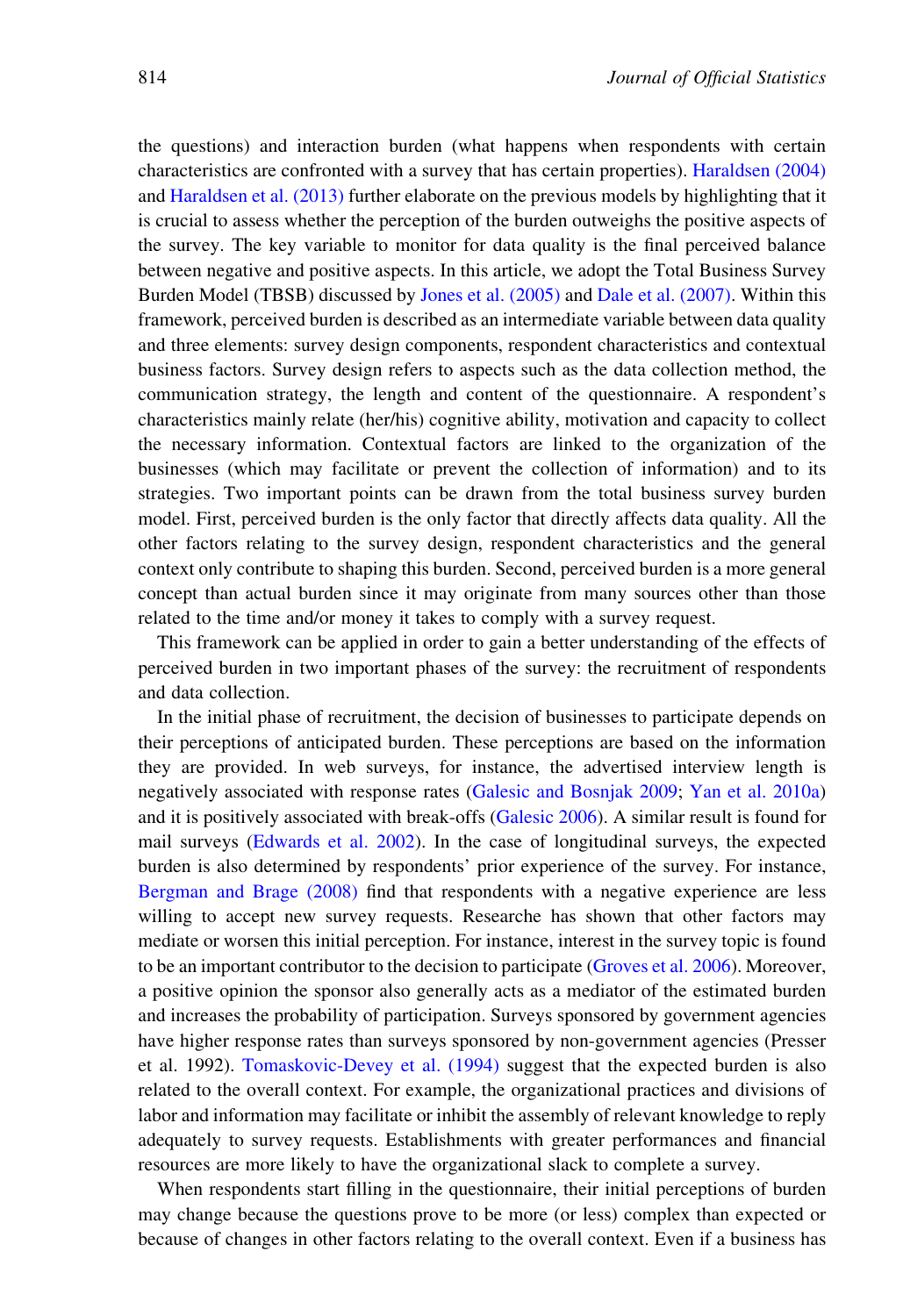decided to participate in the survey, an increase in perceived burden may result in decisions to break off, to skip a question or to provide poor quality data [\(Yan et al. 2014\)](#page-25-0). One factor that may contribute to this situation is the complexity of the questionnaire. Long questions or a high number of response options taking longer to answer are more prone to response order effects [\(Holbrook et al. 2007;](#page-24-0) [Galesic and Bosnjak 20](#page-23-0)09) and are more likely to induce break-offs [\(Peytchev 2011\)](#page-24-0) or item nonresponse [\(Yan et al. 2010b](#page-24-0)) and less reliable responses [\(Tourangeau et al. 2019](#page-24-0)). Other articles focusing on web surveys find that higher dropout rates are associated both with the formal characteristics of questions, for example, the position of questions, the number of questions on a page and poor visual design, and with the characteristics of the respondents ([Crawford et al. 2001;](#page-23-0) [Heerwegh and Loosveldt 2002](#page-24-0); [Galesic 2006\)](#page-23-0). Bavdaž (2010) suggests a model (later expanded by [Haraldsen 2013](#page-23-0)) that links the difficulty to retrieve the requested information to the quality of the responses. The likely outcomes range from exact information to item nonresponse. The alternatives in between are approximations, solid or rough estimates and blunders. Contextual aspects may play a role too. Organizations insulated from their environment and in unregulated environments may have little interest in disclosing information ([Tomaskovic-Devey et al. 1994](#page-24-0)). On the contrary, businesses such as publicly traded firms that are dependent on their environment for resources generally have a higher motive to respond. The current study tests two hypotheses, drawn from this conceptual framework. The first one is that the measurement of perceived difficulty is necessary for data producers since it enables the capture of different information from the one contained in the measures of actual burden (relating time and money). The second assumption is that perceived burden has a direct effect on several dimensions of data quality (such as the propensity to participate in the survey, to provide all the information requested and to give accurate answers) even after controlling for actual burden.

## 3. Data

The Bank of Italy has a long-standing tradition of conducting business surveys aimed to monitor the economic outlook, to study firms' behavior and to assess the effectiveness of economic policy measures.

The main one is the Survey of Industrial and Service Firms (INVIND hereafter), carried out between the end of January and mid-May, which gathers information on investments, gross sales, the workforce, expectations and other economic variables relating to Italian industrial and service firms with at least 20 employees. It began in 1972 (although the microdata available are those from the wave conducted in 1985) and only covered industrial processing firms with at least 50 workers. From 2002 onward, the sample has consisted of about 4,000 firms, of which around 3,000 belong to the industrial sector and the remaining firms belong to the service sector.

The questionnaire is usually composed of two parts: a core part that collects quantitative information on actual and expected structural characteristics (such as turnover, investments and number of employees) and a monographic section dealing with special topics aimed at a more conjunctural analysis. The core questions are compulsory, in the sense that without a response the whole questionnaire is not considered complete and therefore corresponding data are treated as a unit nonresponse.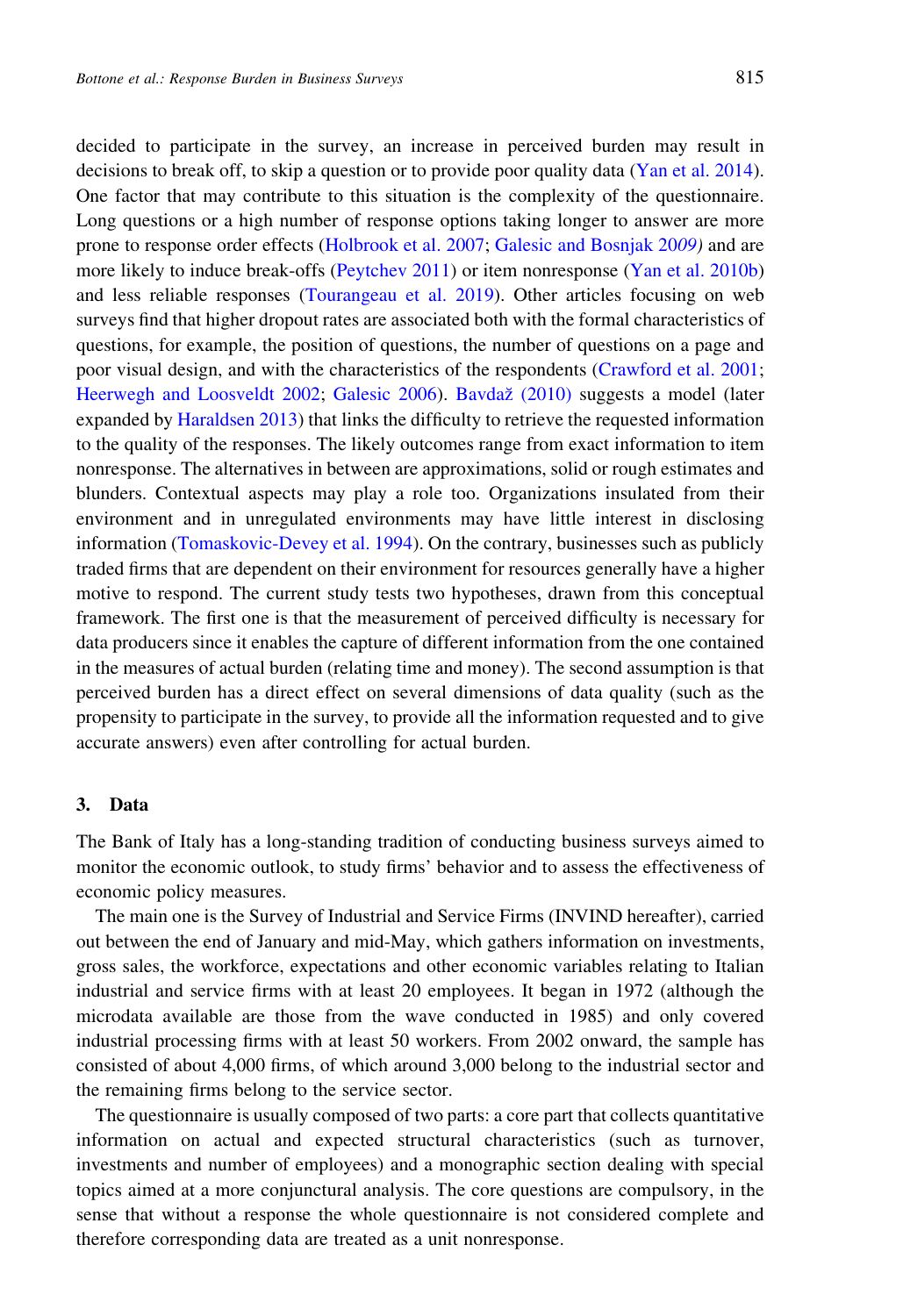It is worth noting that we have access to firm's fiscal identifiers and therefore we have been able to link survey data with other administrative records and in particular with register data on firms' balance sheets. This data linkage is very useful both in order to enrich the survey with some variables not directly measured and to perform ex-post comparison between the same quantities measured from the survey and available from the administrative sources. We use this data linkage in the analysis of measurement error.

A second survey that we use is the Business Outlook Survey of Industrial and Service Firms (BOS), carried out between September and October. It has been conducted since 1993 to respond to short-term economic analysis needs. It mainly collects qualitative information on firms' performance and their future expectations. The target sample size is 4,000 units.

Both surveys are conducted by the local branches of the Bank of Italy. The surveys use a mixed mode approach of self-enumeration (web and interactive pdfs), telephone interviews and face-to-face interviews. In the 2019 wave, the INVIND and BOS surveys achieved the following percentages of questionnaires by mode (INVIND response rate is shown first): web collection (6% and 11%); interactive pdfs (74% and 45%); telephone interviews (13% and 45%); and face-to-face (7% and 1%). Moreover, the participation is voluntary in both surveys.

The two surveys are conducted on approximately the same sample of firms. Those who have participated in past waves (of either survey) and are still in the target population are always contacted for a new data collection wave. A firm can drop out of the sample either because of its choice, because of bankruptcy or because it has fallen below the surveyed size threshold. Larger businesses (with more than 5,000 employees) are always contacted in the next wave. The response rates are around 70% for INVIND and 75% for BOS. A refreshment sample is selected to compensate for attrition to reach the minimum target of 4,000 firms in each wave. As a consequence of this design, the samples used for the two surveys are made of almost the same units: in the period 2015–2019, most firms participated in both surveys in the same year (Table 1).

Our analyses are mainly based on the INVIND survey. We exploit the lower and more stable complexity of the BOS survey for two main purposes. First, we use it for a preliminary investigation on the existence of a 'hardening survey climate' phenomenon in our data. This issue refers to the fact that it is now more difficult to conduct a survey involving people as respondents than it used to be (either in business or household surveys). If this is the case, many results that we observed in our study could be driven by such a phenomenon, rather than by the complexity of the survey. Second, we use the BOS survey to study whether the association between perceived and actual burden across time is different from the one resulting from the INVIND survey.

| Survey             |       | Year of data collection |       |       |       |        |  |
|--------------------|-------|-------------------------|-------|-------|-------|--------|--|
|                    | 2015  | 2016                    | 2017  | 2018  | 2019  | Total  |  |
| <b>INVIND</b> only | 490   | 597                     | 491   | 502   | 404   | 2,484  |  |
| <b>BOS</b> only    | 552   | 473                     | 673   | 504   | 647   | 2.849  |  |
| <b>Both</b>        | 3,770 | 3.798                   | 3.717 | 3,889 | 3,807 | 18,981 |  |
| Total              | 4,812 | 4,868                   | 4,881 | 4,895 | 4,858 | 24,314 |  |

Table 1. Number of firms participated in INVIND, BOS and in both in the period 2015–2019.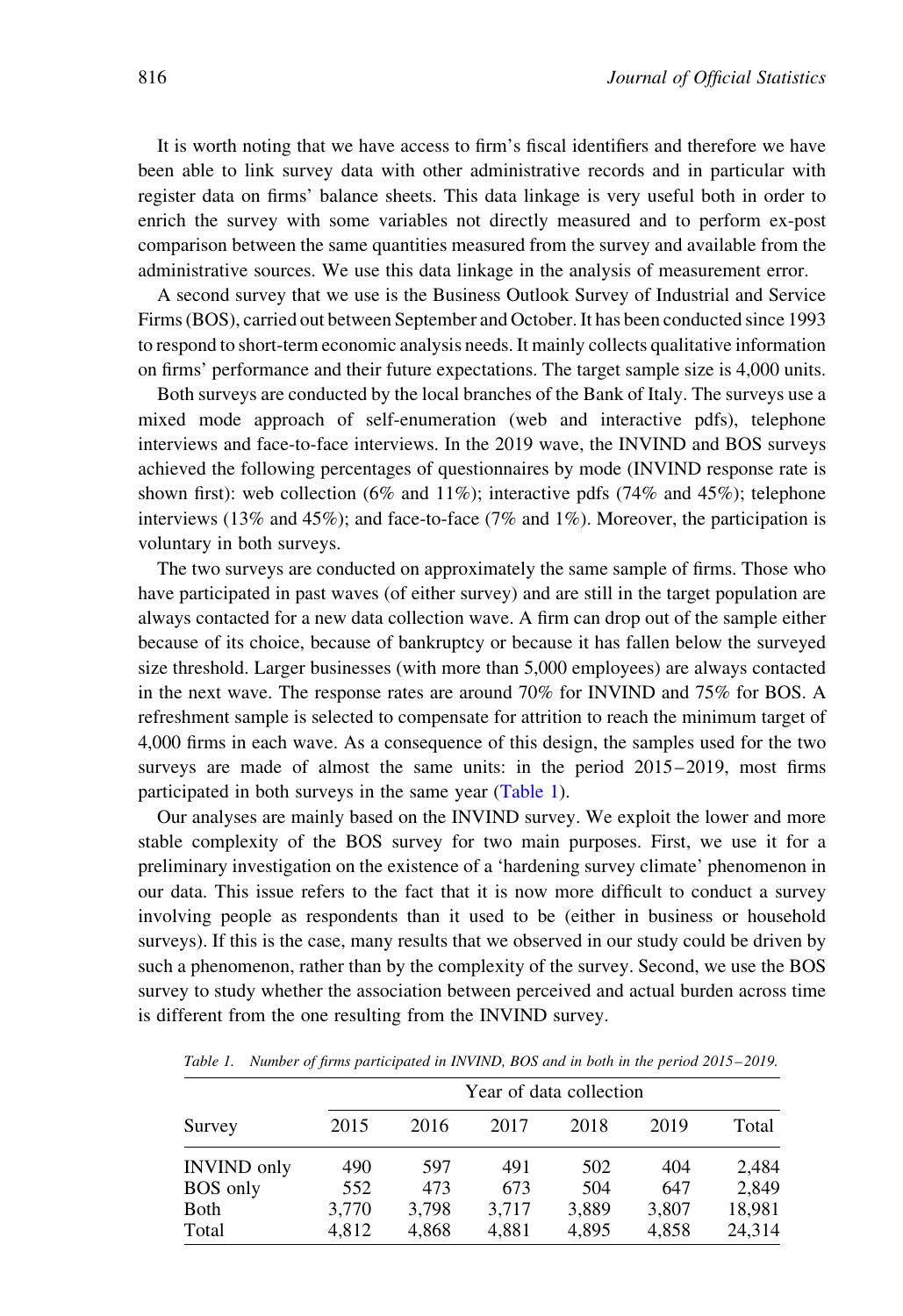## 4. The Measurement of Actual and Perceived Response Burden

Our data enables us to construct five measures of actual burden. The first one is the number of pages of the questionnaire. This measure reflects not only the number of questions and their length but also the need to provide instructions or clarifications to help respondents. The second one is the number of fields to fill in (the number of variables in each questionnaire). In case of multiple choice questions, each response option is considered as a different field, since respondents have to read it, think about it and possibly retrieve the necessary information. Both measures have been reconstructed for both surveys since 1985.

Figure 1 shows the evolution of these two measures over time. The complexity of the INVIND questionnaire has increased overall from 1985 to 2019. In particular, the number of variables more than tripled during the period, with greater growth occurring between the late 1990s and the early 2000s. Since then, the total number of variables in each questionnaire has remained stable, while the number of pages has increased considerably: it has grown more than two times since 2009 and seven times since the beginning of the survey. The marked increase in 2010 was due to the positioning of the instructions for the respondents below each question instead of in a separate document as previously done. This change increased the length of the questionnaire by about five pages in that year alone. The BOS questionnaire has also undergone similar changes, albeit more gradually, particularly in terms of the number of variables (Figure 1).

Starting from the 2017 wave, the INVIND survey also collects information on the number of people who have contributed to the completion of the survey, whether or not external consultancy was required and the time spent filling in the questionnaire. Unlike the previous indicators, these are individual-specific and capture the difficulty personally faced by each respondent.

Our measure of perceived burden is based on a simple question that can be translated as follows: "How would you rate the level of complexity of the survey?". Response options range from 1 ("low") to 4 ("excessive"). This question has been present since 2004 for the INVIND survey and since 2010 for the BOS survey. Starting from the 2017 wave, respondents are also asked to rate, with a score from one to ten, the contribution of five



Fig. 1. The complexity of INVIND and BOS questionnaires over time.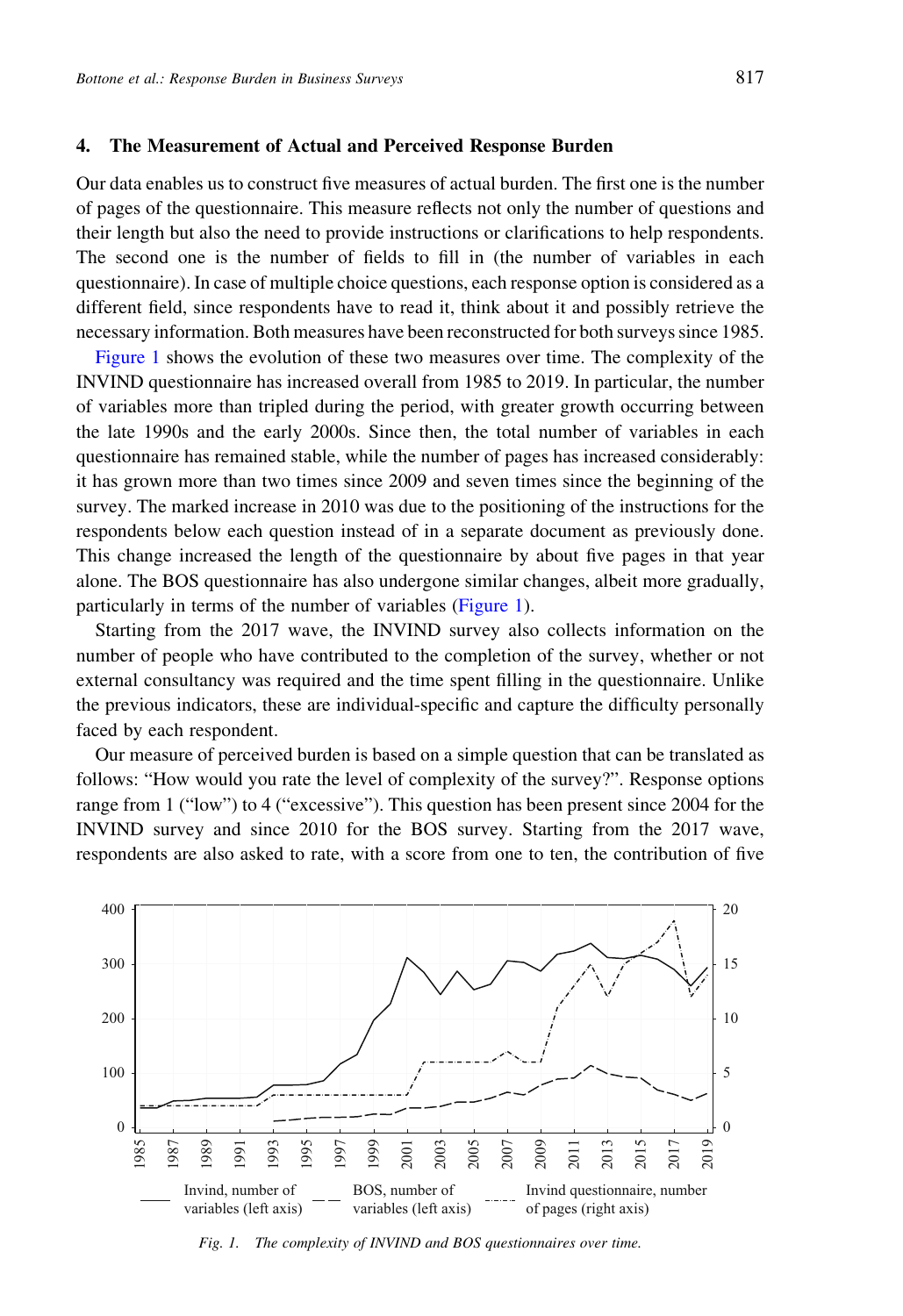factors to response burden, including (1) too many questions, (2) several people involved in answering the questions, (3) the use of unclear terms, (4) not exhaustive response options, and (5) difficulties in choosing the correct answer. Table 2 shows the 2017 to 2019 responses to these questions. Across the years, firms that perceived an excessive level of difficulty indicated higher ratings for the contributing factors of questionnaire length and the need to involve more people to obtain the required data.

[Figure 2](#page-8-0) shows the dynamics of the perceived response burden in the two surveys. Over the period, the percentage of firms reporting a "high" burden in the INVIND survey is always greaterthan35%, butin a cyclical pattern. In the BOS survey, such a percentagedecreases from about 15% in 2012 to around 5% in 2019. This descriptive evidence suggests two main results. First, the perceived burden moves quite a lot with the actual burden represented here by the number of variables in the questionnaire. The association between the measures of perceived and actual burden is further confirmed when considering the individual-specific measures of actual burden (the number of people involved, the percentage of external consultants and the time spent). The higher the perceived burden, the higher the actual burden ([Table 3](#page-8-0)).

Second, we don't find evidence to support the phenomenon of "hardening survey climate" according to which the complexity in conducting surveys increases over time, regardless of the survey's characteristics. [Figure 2](#page-8-0) suggests that this phenomenon is not particularly relevant in the case of Italian firms. In the BOS survey, the perception of effort does not increase over time, even if the businesses participating in the survey are almost the same as those participating in the INVIND survey. This suggests that perceived burden is mainly affected by specific idiosyncratic survey factors. In any case, the econometric analyses performed below will take this phenomenon into account, whenever possible, by using a full set of yearly dummies that allows us to control for any possible time fixed effect.

It is worth stressing that since our measures of actual and perceived burden have been collected starting in different years, we will be using different datasets depending on the

| Response<br>burden | Too<br>many<br>questions | More<br>people<br>involved | Use of<br>unclear<br>terms | Not exhaustive<br>response<br>options | Difficulties in<br>choosing the<br>answer |
|--------------------|--------------------------|----------------------------|----------------------------|---------------------------------------|-------------------------------------------|
|                    |                          |                            | 2017                       |                                       |                                           |
| Low                | 3.2                      | 2.3                        | 2.1                        | 2.1                                   | 2.1                                       |
| Average            | 4.8                      | 4.2                        | 2.9                        | 3.0                                   | 3.2                                       |
| High               | 7.0                      | 6.1                        | 4.0                        | 3.4                                   | 4.0                                       |
| Excessive          | 8.3                      | 7.2                        | 4.9                        | 4.0                                   | 4.7                                       |
|                    |                          |                            | 2018                       |                                       |                                           |
| Low                | 2.6                      | 2.1                        | 1.8                        | 1.9                                   | 1.9                                       |
| Average            | 4.4                      | 4.0                        | 3.2                        | 3.0                                   | 3.2                                       |
| High               | 6.6                      | 6.0                        | 4.3                        | 3.4                                   | 4.3                                       |
| Excessive          | 8.5                      | 7.1                        | 5.3                        | 3.9                                   | 5.3                                       |
|                    |                          |                            | 2019                       |                                       |                                           |
| Low                | 3.0                      | 2.4                        | 2.1                        | 2.2                                   | 2.1                                       |
| Average            | 4.7                      | 4.2                        | 3.2                        | 3.3                                   | 3.5                                       |
| High               | 6.9                      | 6.1                        | 4.3                        | 3.8                                   | 4.5                                       |
| Excessive          | 8.6                      | 6.8                        | 5.2                        | 4.3                                   | 4.9                                       |

Table 2. Average score for each factor disaggregated by the perceived response burden (INVIND 17–19).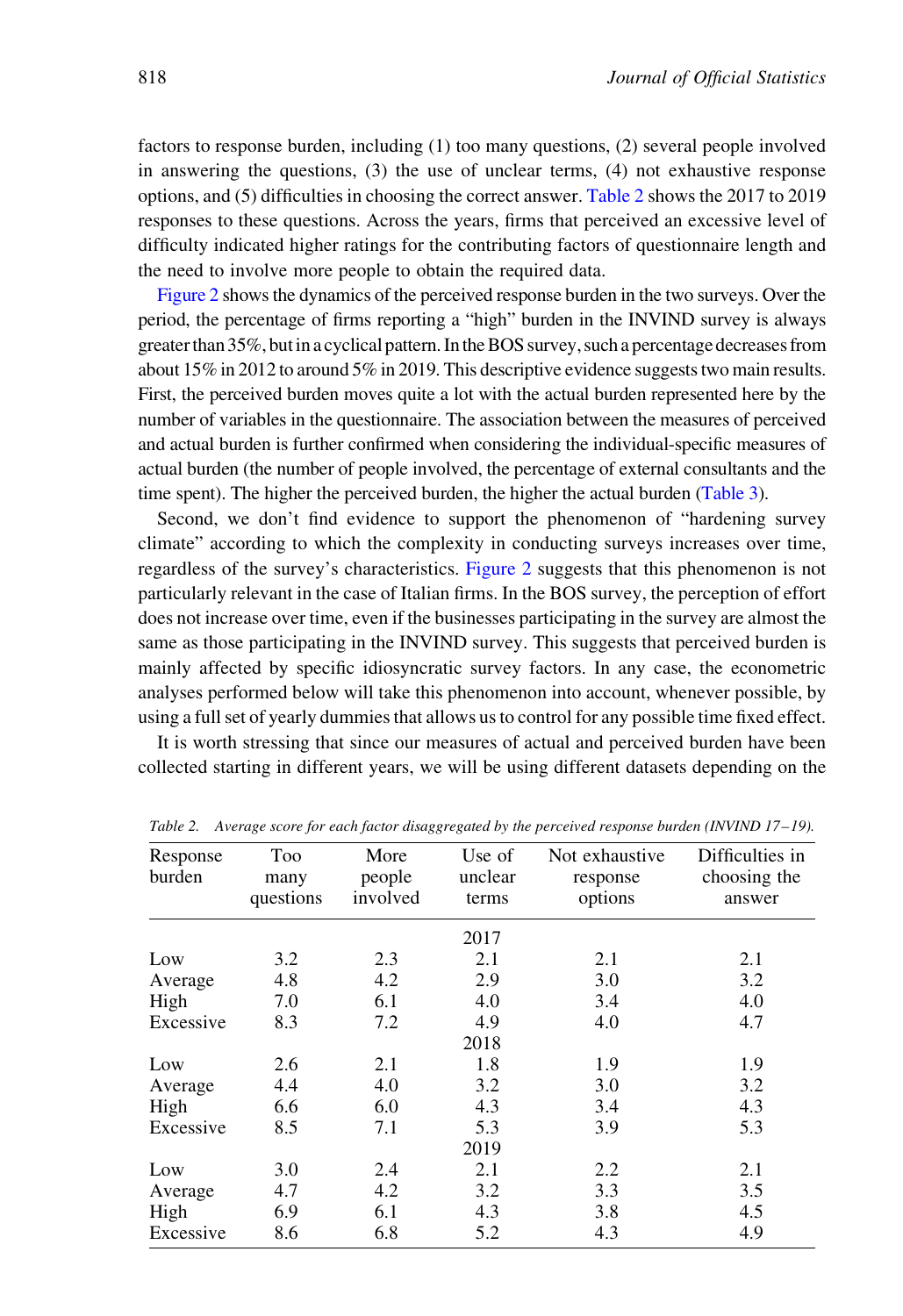<span id="page-8-0"></span>

Fig. 2. Firms' perceived burden and number of variables over time.

| 2016                            | 2017 | 2018 | Total                                                                       |  |
|---------------------------------|------|------|-----------------------------------------------------------------------------|--|
| 1.5                             | 1.4  | 1.4  | 1.5                                                                         |  |
| 2.4                             | 2.3  | 2.4  | 2.3                                                                         |  |
| 3.4                             | 3.0  | 3.1  | 3.1                                                                         |  |
| 3.6                             | 3.2  | 3.1  | 3.3                                                                         |  |
|                                 |      |      |                                                                             |  |
| 2017                            | 2018 | 2019 | Total                                                                       |  |
| 16                              | 14   | 14   | 15                                                                          |  |
| 23                              | 22   | 22   | 22                                                                          |  |
| 29                              | 34   | 31   | 32                                                                          |  |
| 45                              | 41   | 41   | 42                                                                          |  |
| Average completion time (hours) |      |      |                                                                             |  |
| 2017                            | 2018 | 2019 | Total                                                                       |  |
| 1.8                             | 2.1  | 2.2  | 2.0                                                                         |  |
| 3.7                             | 3.6  | 3.6  | 3.6                                                                         |  |
| 6.4                             | 5.3  | 5.3  | 5.7                                                                         |  |
| 8.2                             | 7.5  | 5.9  | 7.1                                                                         |  |
|                                 |      |      | Average number of people involved<br>Firms using external consultant $(\%)$ |  |

Table 3. Average people, external consultant and time per level of perceived response burden.

purpose of the analysis. Yet the two main datasets refer to the period 2004–2019, when only actual burden is studied, and to the period 2017–2019 when also the perceived burden is considered.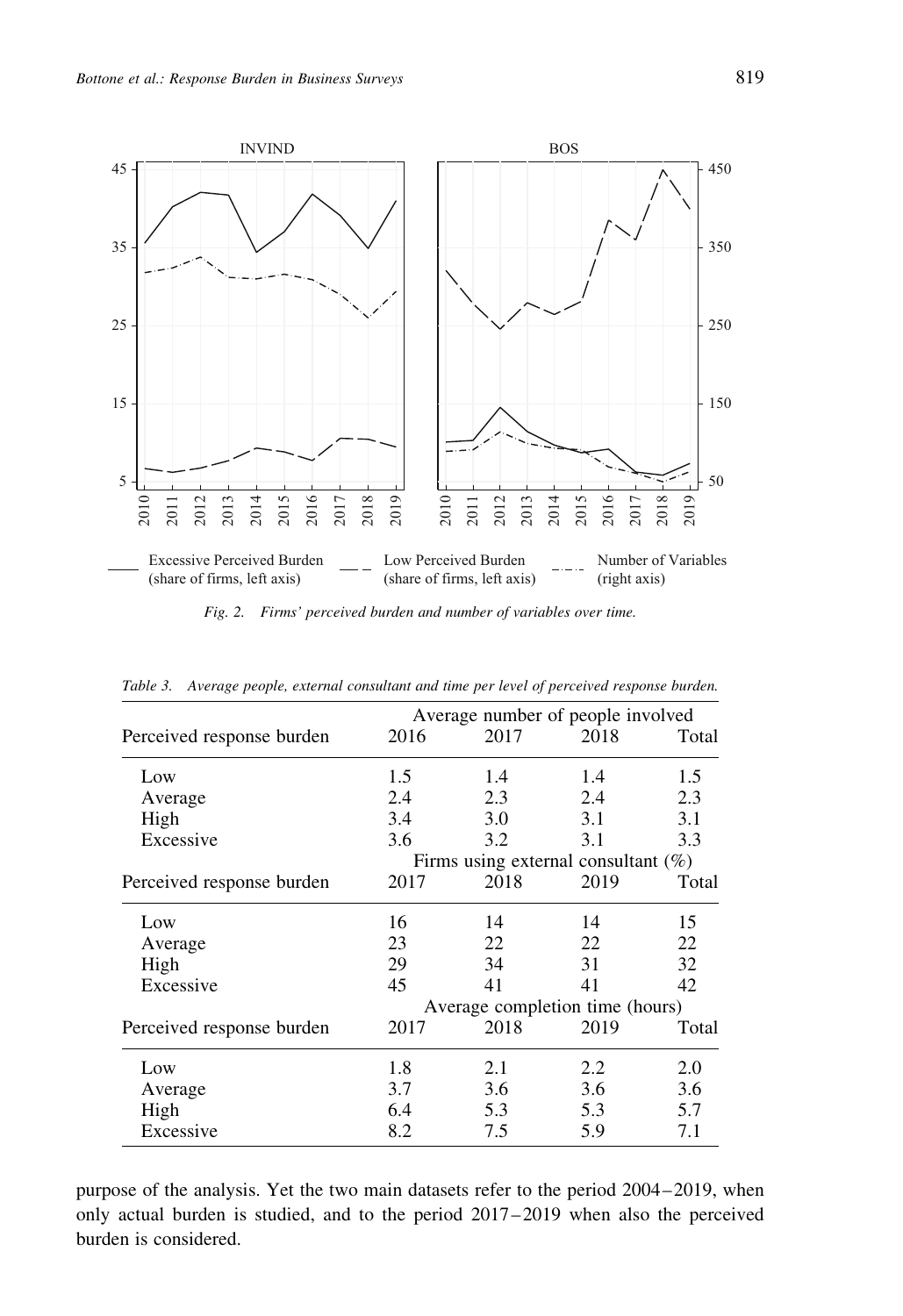<span id="page-9-0"></span>To better evaluate the relationship between the perceived response burden and the various factors that can affect it, we create a dummy variable equal to 1 if the perceived response burden is "high" or "excessive" and 0 otherwise. We then estimate two different logistic regressions (as a robustness check). The first one is run on waves from 2004 to 2019 for which only the measures of actual burden we have reconstructed are available. We use the following covariates (Table 4):

|                                                            | (1)        | (2)         | (3)        |
|------------------------------------------------------------|------------|-------------|------------|
| N. of variables                                            | $1.004***$ | $1.004***$  | $1.004***$ |
|                                                            | (0.001)    | (0.001)     | (0.001)    |
| N. of pages                                                | $1.039***$ | $1.040***$  | $1.047***$ |
|                                                            | (0.007)    | (0.008)     | (0.008)    |
| Internal instruct.                                         | $0.786*$   | $0.796*$    | $0.776*$   |
|                                                            | (0.084)    | (0.087)     | (0.086)    |
| N. of quantitatives                                        | 0.999      | 0.999       | 0.999      |
|                                                            | (0.001)    | (0.001)     | (0.002)    |
| N. of waves                                                | $0.936***$ | $0.929***$  | $0.933***$ |
|                                                            | (0.007)    | (0.007)     | (0.007)    |
| N. of waves <sup>2</sup>                                   | $1.002***$ | $1.001***$  | $1.001***$ |
|                                                            | (0.000)    | (0.000)     | (0.000)    |
| log(empl)                                                  |            | $1.198***$  | 1.059      |
|                                                            |            | (0.025)     | (0.061)    |
| $\Delta$ turnover,                                         |            | 0.947       | 0.939      |
|                                                            |            | (0.046)     | (0.048)    |
| $\Delta$ employment <sub>t</sub>                           |            | 0.954       | 0.999      |
|                                                            |            | (0.112)     | (0.118)    |
| investment <sub><math>t-1</math></sub><br>$turnover_{t-1}$ |            | 0.862       | 0.890      |
|                                                            |            | (0.079)     | (0.073)    |
| investment $t$<br>$turnover_t$                             |            | 1.063       | 1.077      |
|                                                            |            | (0.099)     | (0.097)    |
| $50-199$ empl. x N. of waves                               |            | $1.029***$  | 1.000      |
|                                                            |            | (0.004)     | (0.006)    |
| $200-499$ empl. x N. of waves                              |            | $1.022***$  | $1.014*$   |
|                                                            |            | (0.006)     | (0.006)    |
| $\geq$ 500 empl. x N. of waves                             |            | $1.014*$    | $1.018***$ |
|                                                            |            | (0.007)     | (0.007)    |
| $\Delta$ per capita Val. Add. Sett.                        |            | $1.830*$    | 1.433      |
|                                                            |            | (0.500)     | (0.401)    |
| Constant                                                   | $0.172***$ | $0.0905***$ | $0.120***$ |
|                                                            | (0.065)    | (0.035)     | (0.052)    |
| Observations                                               | 5905       | 59028       | 59028      |
| Pseudo $R^2$                                               | 0.005      | 0.013       | 0.022      |

Table 4. Probability of reporting a high ('elevated' or 'excessive') perceived response burden (logit model).

Odds ratios. Standard errors in parentheses. \*  $p < 0.05$ , \* \* p < 0.01, \* \* \* p < 0.001. Based on INVIND 2004–2019 waves. Column 3 includes dummies for industry, area and size class. Missing cases to the question on perceived response burden are excluded.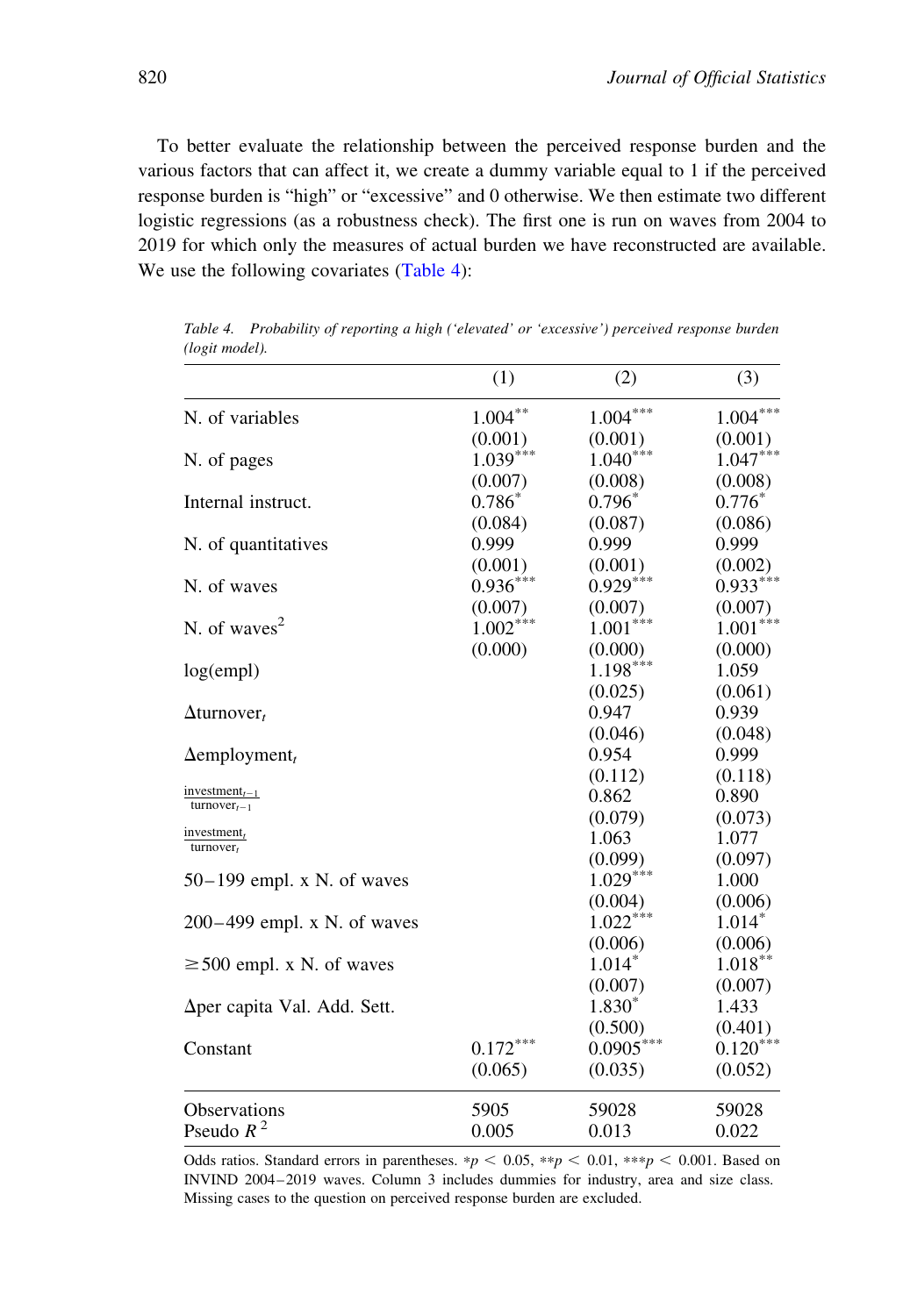- . indicators of the questionnaire's complexity: the total number of variables and pages, the number of questions requiring quantitative information and whether or not the instructions were placed inside the questionnaire;
- the total number of waves (for both the BOS and INVIND) in which firms have participated;
- . firm characteristics such as firm size, the sector of activity, indicators of performance such as the variation in turnover and employment, the ratio between investments and turnover and the growth rate of the (per capita) annual sectorial value added.

The first set of variables refers to decisions about the survey design that are under the Bank of Italy's full control, while firm characteristics are mainly used as control variables that should account for the overall context. It is worth stressing that the indicators of the questionnaire's complexity do not vary among respondents in a given wave, they only change over time. To account for the possible confounding effects of other time-varying factors, we include the growth rate of the (per capita) annual sectorial value added as a proxy of the general economic outlook. This variable should capture possible effects of the economic cycle on the perceived response burden.

The second logistic regression model is based on waves from 2017 to 2019, for which we have information on actual burden directly collected from respondents. We model perceived burden as a function of [Table 5:](#page-11-0)

- . three individual-specific measures of actual burden: the number of people involved in the survey, completion time, and whether or not the firm has used external consultancy. In particular, for the first two variables we have created a dummy variable equal to 1 if the value is greater than the 75th percentile of the corresponding variable, 0 otherwise;
- . the total number of waves (for both the BOS and INVIND) in which firms have participated;
- . the same firm's characteristics used in the previous model;
- . time dummy variables and their interaction with all the above mentioned variables.

It is worth noting that even if questions on perceived and actual burden are placed in the same section at the end of the questionnaire, the item nonresponse for the former is around 10%, while it is about 18% for the latter. Since the decision to skip the questions on actual burden is probably an indicator of excessive burden endured by respondents, we include in all the regressions three dummy variables taking the value 1 if the business has not answered to such questions. Our results may be summarized as follows.

An increase in the total number of pages in the questionnaire is significantly linked to an increase in the probability of a large or excessive perceived response burden, with the former playing a stronger role than the latter. This result can be explained by the fact that firms may download the template of the questionnaire, scroll through it and look at the number of total pages before starting to fill it in. The number of pages is probably the most immediate measure that firms use to anticipate their burden. As expected, the number of variables collected in the survey is also positively associated with a higher perceived burden.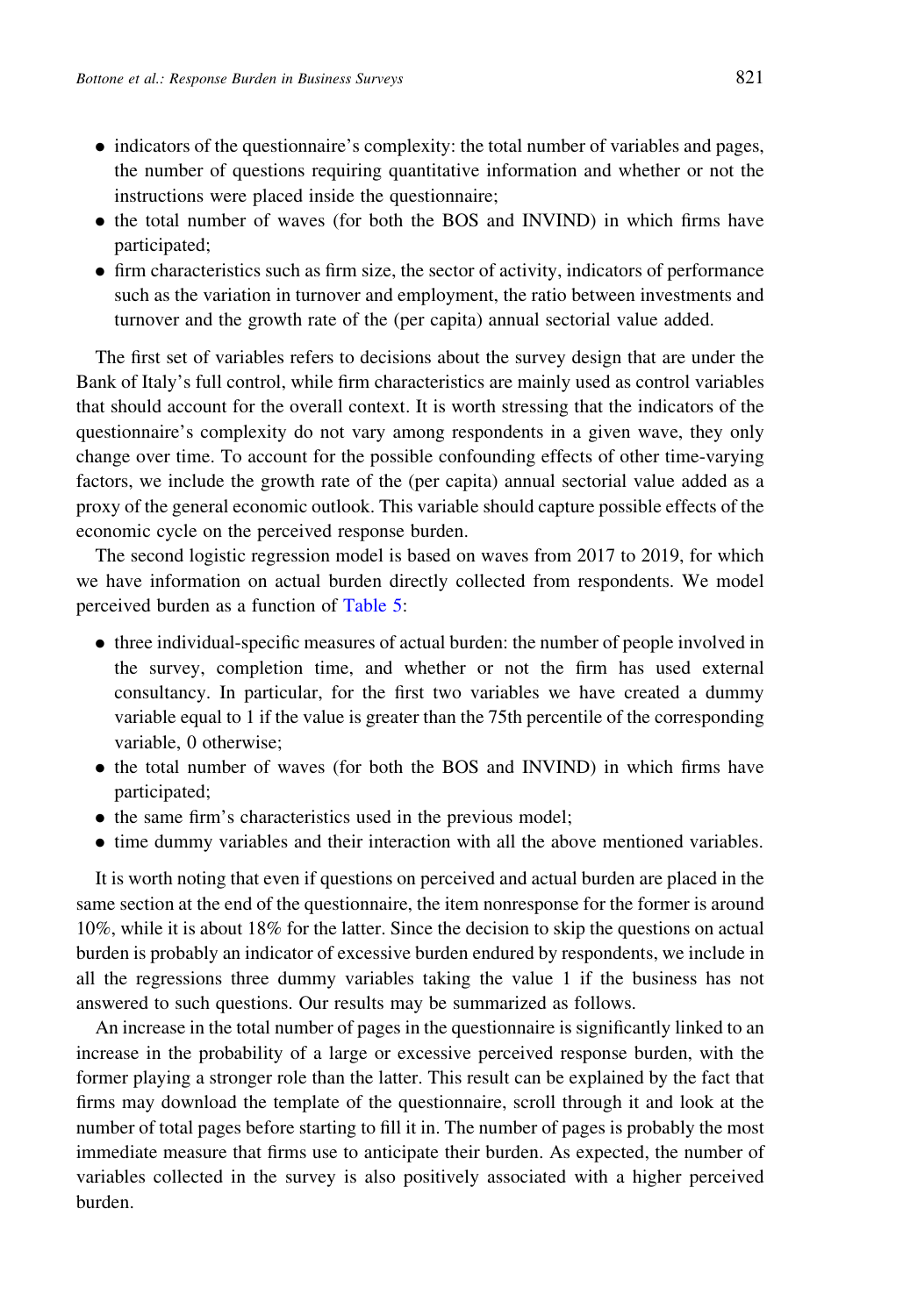|                                         | (1)        | (2)        | (3)        |
|-----------------------------------------|------------|------------|------------|
| People inv. $(> 75th)$                  | $2.056***$ | $2.023***$ | $1.945***$ |
|                                         | (0.170)    | (0.176)    | (0.170)    |
| People inv. miss                        | 1.129      | 1.125      | 1.037      |
|                                         | (0.265)    | (0.263)    | (0.250)    |
| External Cons: Y                        | $1.642***$ | $1.657***$ | $1.711***$ |
|                                         | (0.132)    | (0.137)    | (0.146)    |
| <b>External Cons miss</b>               | $1.698*$   | $1.688*$   | $1.668*$   |
|                                         | (0.411)    | (0.410)    | (0.415)    |
| Completion time $($ > 75th)             | $2.367***$ | $2.345***$ | $2.360***$ |
|                                         | (0.209)    | (0.208)    | (0.212)    |
| Completion time miss                    | $1.547***$ | $1.552***$ | $1.666***$ |
|                                         | (0.229)    | (0.231)    | (0.249)    |
| N. of waves                             | $0.945***$ | $0.941***$ | $0.944***$ |
|                                         | (0.013)    | (0.013)    | (0.014)    |
| N. of waves <sup>2</sup>                | $1.001^*$  | $1.001*$   | $1.001*$   |
|                                         | (0.000)    | (0.001)    | (0.001)    |
| log(empl)                               |            | 1.015      | 0.789      |
|                                         |            | (0.055)    | (0.109)    |
| $\Delta$ turnover <sub>t</sub>          |            | 0.891      | 0.891      |
|                                         |            | (0.091)    | (0.088)    |
| $\Delta$ employment <sub>t</sub>        |            | 1.108      | 1.161      |
|                                         |            | (0.280)    | (0.294)    |
| investment $_{t-1}$<br>$turnover_{t-1}$ |            | 0.954      | 0.962      |
|                                         |            | (0.190)    | (0.147)    |
| investment $t$<br>$turnover_t$          |            | 0.897      | 0.920      |
|                                         |            | (0.250)    | (0.255)    |
| $50-199$ empl. x N. of waves            |            | 1.011      | 0.991      |
|                                         |            | (0.008)    | (0.011)    |
| $200-499$ empl. x N. of waves           |            | 1.004      | 0.994      |
|                                         |            | (0.011)    | (0.012)    |
| $\geq$ 500 empl. x N. of waves          |            | 0.997      | $0.973*$   |
|                                         |            | (0.014)    | (0.013)    |
| Constant                                | $0.423***$ | $0.407***$ | 1.131      |
|                                         | (0.038)    | (0.096)    | (0.575)    |
| <b>Observations</b>                     | 11846      | 11842      | 11842      |
| Pseudo $R^2$                            | 0.081      | 0.082      | 0.094      |

<span id="page-11-0"></span>Table 5. Probability of reporting a high ('elevated' or 'excessive') perceived response burden (logit model).

Odds ratios. Standard errors in parentheses. \*p < 0.05, \*\*p < 0.01, \*\*\*p < 0.001. Column 2 includes dummies for industry, area and size class; Column 3 adds time dummies, also interacted with all the dummies in column 2. Based on INVIND 2017–2019 waves. Missing cases to the question on perceived response burden are excluded.

Furthermore, we find that an excessive number of people involved and an excessive amount of time (greater than the respective 75th percentiles) as well as the use of external consultants increase the probability of reporting a high response burden. Moreover, all the three dummy variables indicating a nonresponse to the questions about actual burden are positively linked with the probability of declaring a higher perceived burden. This result may be explained by the fact that the respondent feels so stressed by the survey, that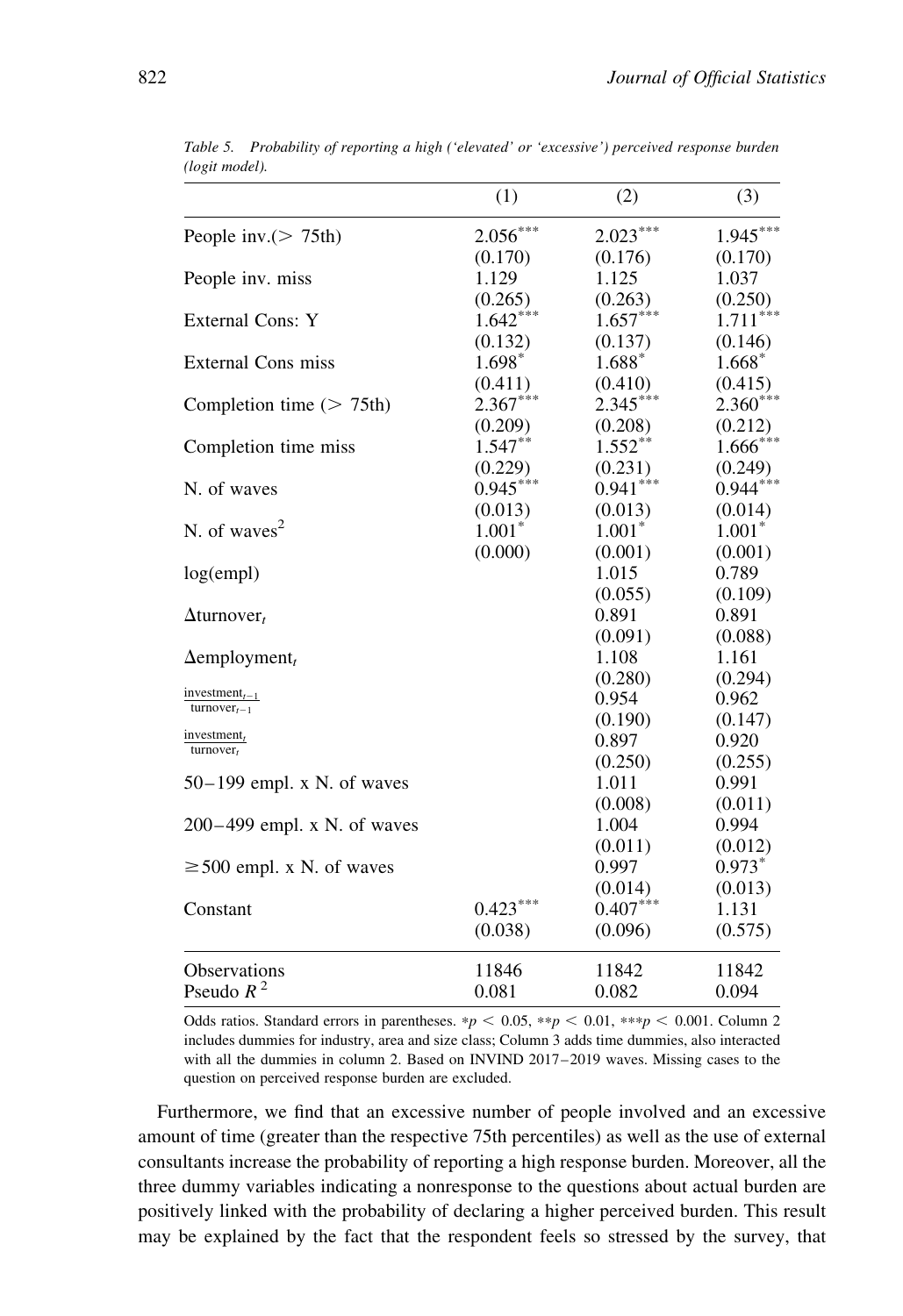<span id="page-12-0"></span>she(he) prefers not to waste additional time responding the questions on actual burden (that are placed at the end of the questionnaire).

Interestingly, we do not find evidence that the number of quantitative variables is associated with perceived burden. This is probably because quantitative questions in the INVIND questionnaire mainly concern balance sheet data that are probably not so difficult for the respondent to obtain. On the other hand, the inclusion of instructions within the questionnaire is negatively correlated with the score assigned to the perceived burden: respondents may not feel like consulting a separate sheet of paper and therefore a question without explanation can be considered more burdensome, and, even if they do, this may take longer and more effort than having questions accompanied by corresponding instructions.

Perceived response burden is also associated with other factors. For instance, larger firms tend to report a high burden, especially when the number of surveys they have participated in increases. This result may seem to be counterintuitive since large-sized businesses are supposed to have good documentation systems and people who respond to surveys as part of their job. One possible explanation is that in the INVIND survey there is a big effort to enroll larger businesses; firms with more than 5,000 employees are always eligible to be included in the target population, even if they have refused to do so in the past. Moreover, large businesses are always selected in the business surveys conducted by national statistical offices or by other statistical agencies. Since they receive frequent enquiries and since they cannot easily refuse participation, they are likely to manifest their dissatisfaction by declaring a high burden.

The predicted probability of observing a high response burden, obtained by the first estimated logistic regression [\(Table 4\)](#page-9-0), has a "U-shaped" relationship with the number of waves in which firms have participated (Figure 3): it initially decreases as the total number of



Fig. 3. Predicted probability of reporting a higher response burden obtained by the estimated logistic regression in [Table 4.](#page-9-0)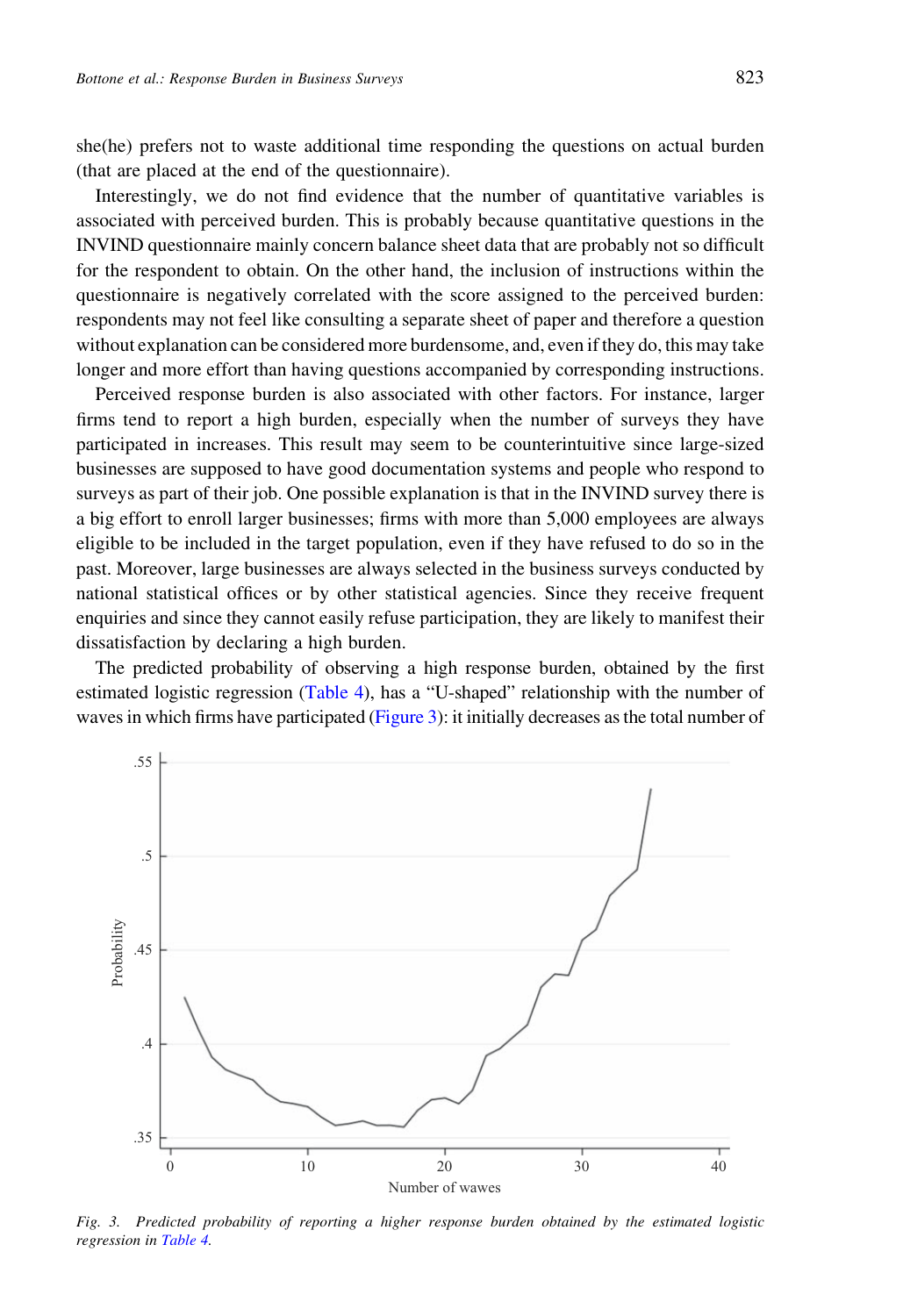waves increases but subsequently after around ten waves, it starts to rise. The initial decrease may be the result of two things. First, it could be due to a self-selection process: firms who find the questionnaire burdensome may decide to drop out the following year. As a result, the sample consists of collaborative firms that don't think that participation requires an excessive effort. Second, the decrease could reflect the presence of a learning process over multiple waves that makes it easier for firms to complete the questionnaire. However, the reduction in the response burden is less intense as the frequency of participation increases, meaning that, at some point, a certain level of stress could take over, thereby raising the burden.

A final point is worth mentioning. Even if we find a positive association between actual and perceived burden, the measures of actual burden explain only a small fraction of the total variability of the perceived burden as it is indicated by the low values of the Pseudo R-square indicator. The main reason is that, though we are using a very simple and coarse measure of perceived difficulty, this can capture many unobserved positive and negative effects relating survey participation, such as the respondent's interest in the topic, their ability to answer the questions or their opinion in the utility of the survey. Also, some unobserved factors relating to business activity, such as the internal organization or the documentation system may affect respondents' perceptions.

## 5. Perceived Response Burden and Data Quality

Data quality can be defined as "fitness for use" of statistical information. The European statistical system which provides guidelines for all European national statistical institutes, defines it as the result of eight dimensions: relevance, accuracy, timeliness, punctuality, accessibility, clarity, comparability and coherence [\(European Commission. Statistical](#page-23-0) [Office of the European Union 2014\)](#page-23-0).

In this article, we focus on data accuracy, that is, the degree to which the information correctly describes the phenomena it was designed to measure.

One of the main risks of a high response burden concerns the firms' decision not to respond. They may decide not to participate in the survey at all (unit nonresponse), or they may employ some response strategies that allow them to reduce the effort that they have to expand without leaving the survey altogether. Some of these strategies include skipping some questions (item nonresponse), using the "don't know" or "no opinion" response options, or choosing the first reasonable response. Other behaviors include speeding through the survey by giving low-effort responses or not fully answering open-text questions. In the following subsections, we provide some empirical evidence of how these aspects affect data accuracy using the INVIND survey.

#### 5.1. Unit Nonresponse

Since BOS and INVIND are two longitudinal surveys, we can study the association between perceived response burden and attrition.

Descriptive analysis shows that the propensity to leave the panel significantly increases for firms that perceived a high response burden in previous surveys. In particular, from 2017 to 2019, 9% of businesses stating a low level of burden for INVIND do not participate in the BOS conducted in the same year; compared to 14% that stated an excessive difficulty rating. Similarly, around 16% of the firms declaring a low burden in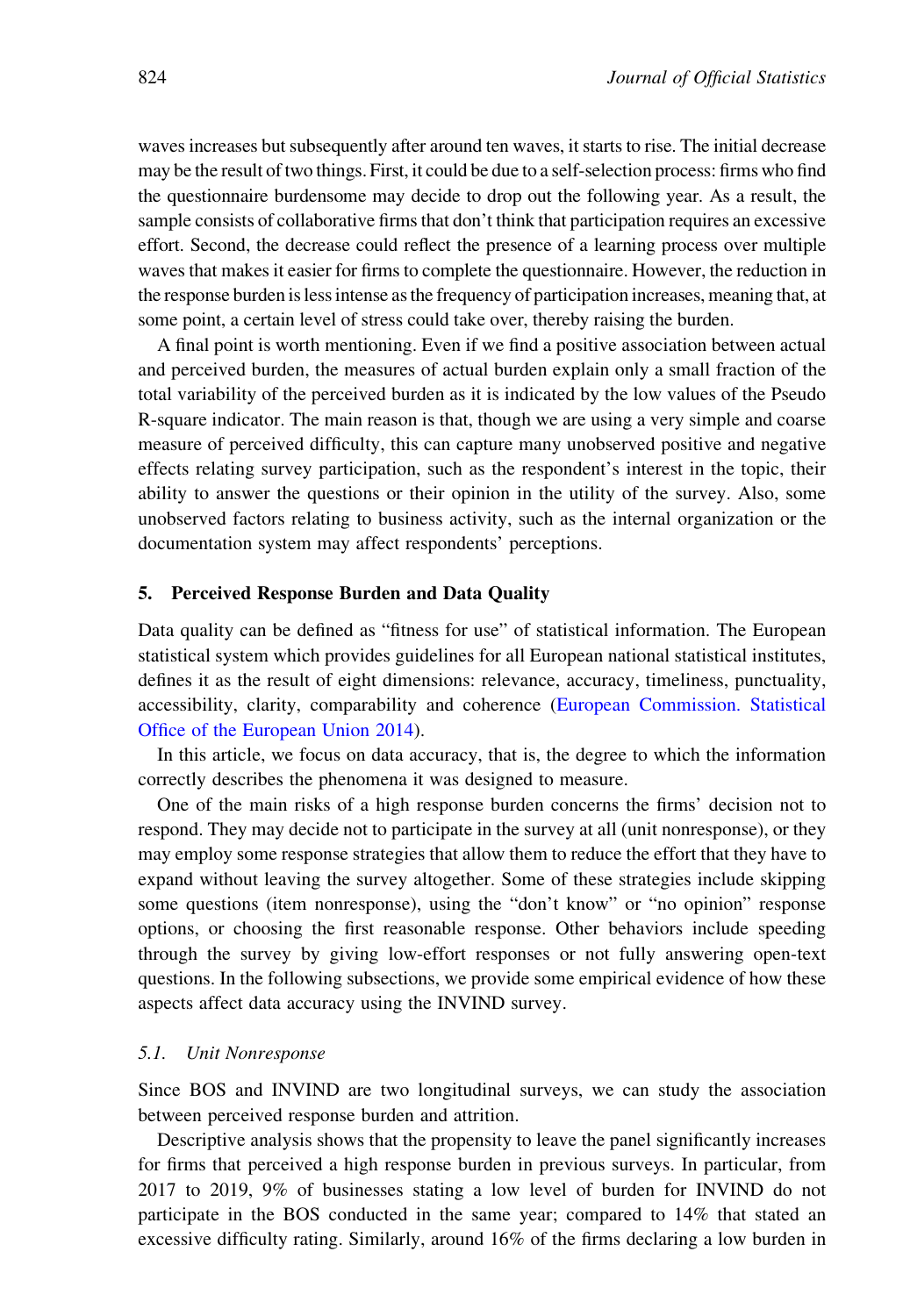BOS refuse to participate in the following the INVIND survey (conducted a year later). This percentage rises to 21% for businesses that complained about excessive effort.

To further investigate the role of response burden on attrition, we run a logistic regression using as a dependent variable a dummy indicating whether firms that participated in waves 2016–2018, then decided to drop out in the subsequent surveys (2017–2019 respectively). We regress this variable on the perceived response burden declared in the last survey before dropping out, indicators of actual burden (the number of people involved, the percentage of external consultants and the time spent), a dummy variable for nonresponse at the question on perceived burden, the total number of waves in which firms have participated, as well as their characteristics. ([Table 6\)](#page-15-0).

The results show a significant increase in the probability of attrition for firms that report an excessively high response burden and for those that do not answer the question on response burden. The number of waves they have participated in plays a significant role in reducing the probability of attrition, confirming the existence of possible learning effects (as already shown in [Figure 3\)](#page-12-0).

Moreover, the variation in the number of employees that we use as a proxy of economic performance has a significant effect in reducing the probability of attrition. This may in part be due to the fact that firms with better performance have a lower probability of dropping out of the survey (a similar result is shown in [D'Aurizio and Papadia 2019](#page-23-0)).

Finally, we find that including the three individual-specific indicators of actual burden in the regression doesn't affect the estimate of parameters: columns  $3-5$  of [Table 6](#page-15-0) show similar estimates as the remaining ones (columns  $1-2$ ). Moreover, the actual burden faced by each respondent is not significantly correlated with the probability of leaving the panel once controlled for the perceived burden and the other observables. One possible explanation is that when the respondent has been contacted again, he or she remembers the stress induced by taking part in the previous year's survey rather than its actual difficulty, and this affects the decision whether or not to participate in the new round of the survey. Hence, the actual burden would affect the probability of attrition only through the perceived burden.

#### 5.2. Item Nonresponse

The response behavior of survey participants depends on many factors. Some respondents may decide to answer hastily and carelessly, since they perceive the survey as too timeconsuming. In other cases, they may limit their attention to questions that are mandatory for completing the questionnaire (for which an alert signals the invalidity of the entire questionnaire if they are left blank). These behaviors may become more likely as the complexity of the questionnaire grows.

[Figure 4](#page-16-0) shows the cumulative distributions of firms according to their share of missing items in the 1999 and 2017 INVIND waves. In these two years, the questionnaires present very different levels of complexity: the number of variables increased from about 200 to about 300, the number of pages from about 5 to about 20. To make the two distributions comparable, we selected only industrial processing firms with more than 50 employees and excluded the compulsory variables. In the 1999 survey, 90% of businesses had a share of item nonresponse lower than 35%. In the 2017 survey this share rises to 60%. Moreover,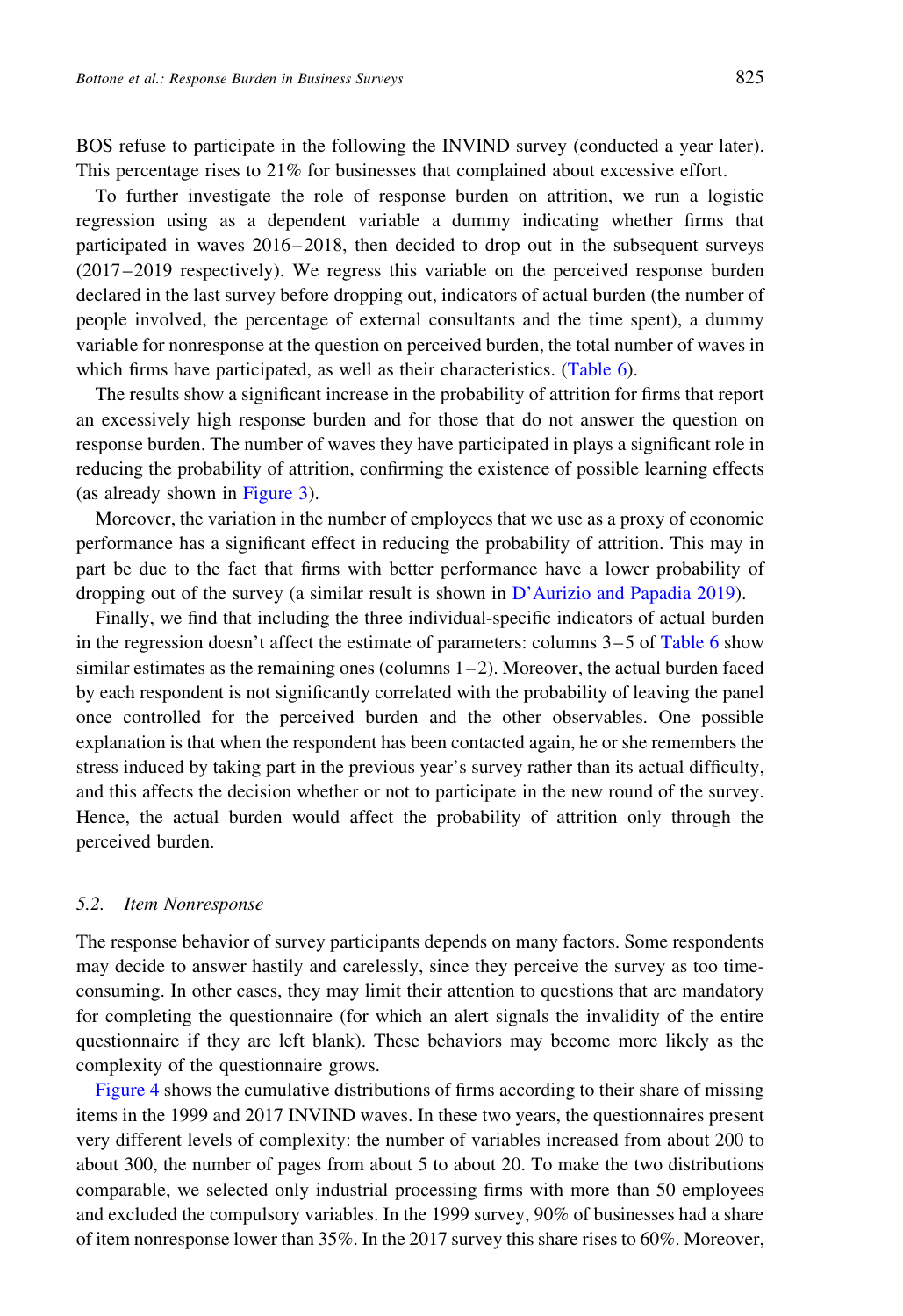|                                                            | Attrition in<br>$2016 - 2018$ |                        | Attrition in 2017-2018 |                       |                        |
|------------------------------------------------------------|-------------------------------|------------------------|------------------------|-----------------------|------------------------|
|                                                            | (1)                           | (2)                    | (3)                    | (4)                   | (5)                    |
| High Perc. Burd.                                           | $1.425***$<br>(0.133)         | $1.286***$<br>(0.123)  | $1.432***$<br>(0.165)  | $1.488***$<br>(0.173) | $1.389**$<br>(0.164)   |
| Perc. Burd. miss.                                          | $2.308***$<br>(0.319)         | $1.922***$<br>(0.274)  | $2.083***$<br>(0.381)  | $1.679*$<br>(0.374)   | 1.421<br>(0.329)       |
| People inv. $(> 75th)$                                     |                               |                        |                        | 0.842<br>(0.123)      | 0.837<br>(0.127)       |
| People inv. miss                                           |                               |                        |                        | 1.335<br>(0.408)      | 1.370<br>(0.434)       |
| External Cons: Y                                           |                               |                        |                        | 1.136<br>(0.143)      | 0.970<br>(0.127)       |
| <b>External Cons miss</b>                                  |                               |                        |                        | 1.436<br>(0.530)      | 1.344<br>(0.507)       |
| Completion time $($ > 75th)                                |                               |                        |                        | 0.809<br>(0.122)      | 0.842<br>(0.128)       |
| Completion time miss                                       |                               |                        |                        | 0.641<br>(0.207)      | 0.667<br>(0.213)       |
| N. of waves                                                |                               | $0.884***$<br>(0.016)  |                        |                       | $0.895***$<br>(0.020)  |
| N. of waves $2$                                            |                               | $1.003***$<br>(0.001)  |                        |                       | $1.002**$<br>(0.001)   |
| log(empl)                                                  |                               | 0.961<br>(0.179)       |                        |                       | 1.193<br>(0.282)       |
| $\Delta$ turnover <sub>t</sub>                             |                               | 0.813<br>(0.194)       |                        |                       | $0.584^{+}$<br>(0.172) |
| $\Delta$ employment <sub>t</sub>                           |                               | $0.434^{+}$<br>(0.192) |                        |                       | 0.504<br>(0.284)       |
| investment <sub><math>t-1</math></sub><br>$turnover_{t-1}$ |                               | 1.132<br>(0.211)       |                        |                       | 1.545<br>(0.588)       |
| $investment_t$<br>$turnover_t$                             |                               | 0.942<br>(0.230)       |                        |                       | 0.681<br>(0.258)       |
| Constant                                                   | $0.152***$<br>(0.009)         | $0.281^{+}$<br>(0.187) | $0.151***$<br>(0.011)  | $0.155***$<br>(0.015) | $0.112***$<br>(0.092)  |
| <b>Observations</b><br>Pseudo $R^2$                        | 12758<br>0.011                | 12756<br>0.044         | 8445<br>0.009          | 8445<br>0.013         | 8443<br>0.045          |

<span id="page-15-0"></span>Table 6. Probability of attrition (logit model).

Odds ratios; Standard errors in parentheses.  $+p < 0.1$ ,  $*p < 0.05$ ,  $**p < 0.01$ ,  $***p < 0.001$ . Columns 2 and 5 include dummies for time, industry, area and size class.

firms that answer at least half of the non-compulsory questions decreases by about 20 percentage points over the same period.

Item nonresponse rates vary across different sections of the questionnaire. By informally inspecting the questionnaire content, we find that sections requiring qualitative information on easy-to-understand topics (such as the section about funding) get relatively low nonresponse rates. These rates increase when the complexity of the formulation of the question and of the terminology used seems to grows.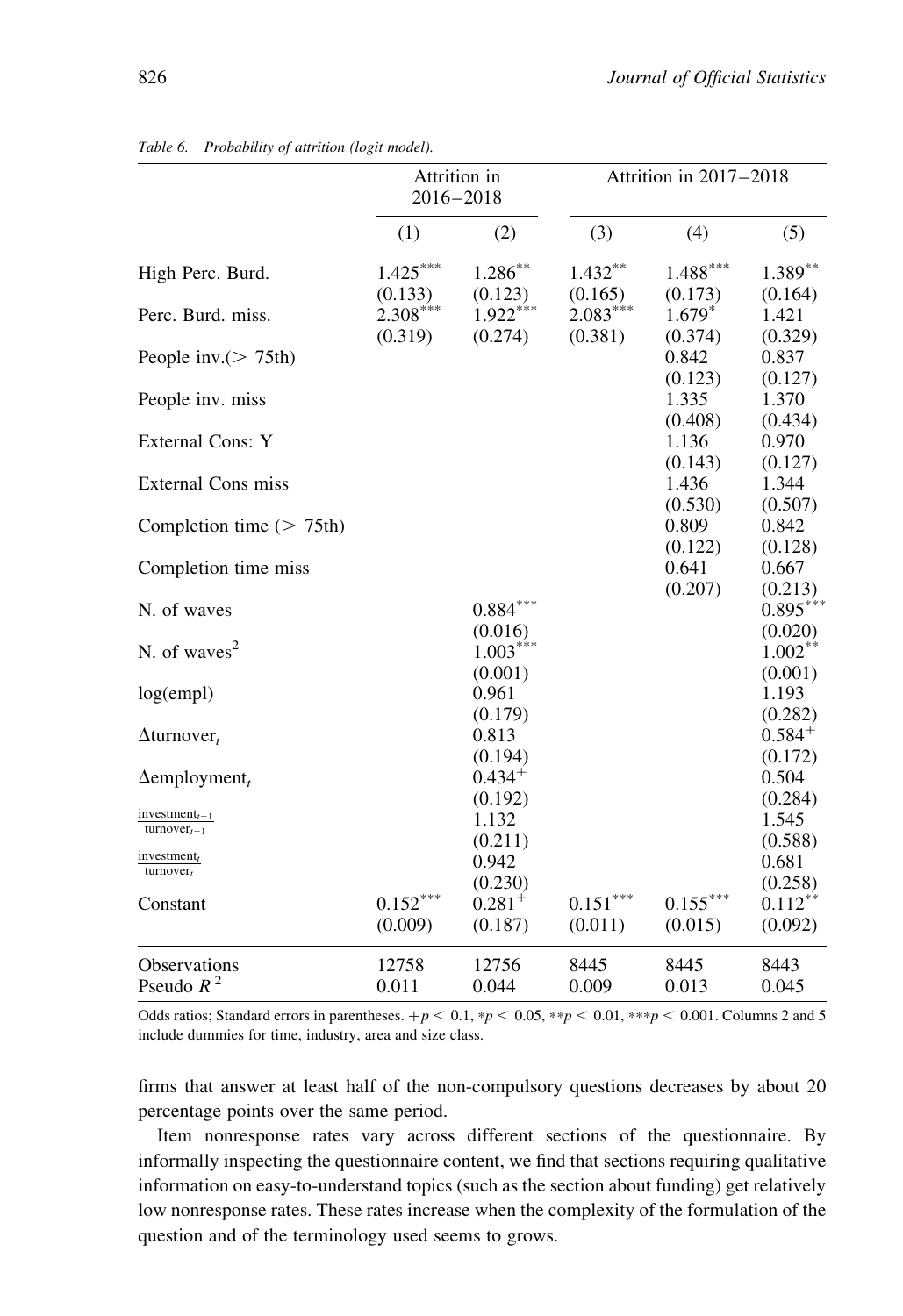<span id="page-16-0"></span>

Fig. 4. Cumulative distributions of firms for shares of missing variables in INVIND 1999 and 2017.

The increase in the share of missing variables also involves questions that are of great importance for economic analysis. Figure 5 shows the time series of the percentage of missing data on questions about expectations on investment and turnover for the next year. Although their complexity has remained constant over the years in terms of formulation, the share of missing answers about investment plans reaches 15% in 2019, compared with less than one-third of that figure in the 1980s; the share related to expectations on turnover (collected since 1997) rises from about 3% to almost 10%. This implies that the response burden can involve the potential loss of information on historical and important variables, as well as on new ones.



Fig. 5. Share of missing data on questions about expected investment and expected turnover.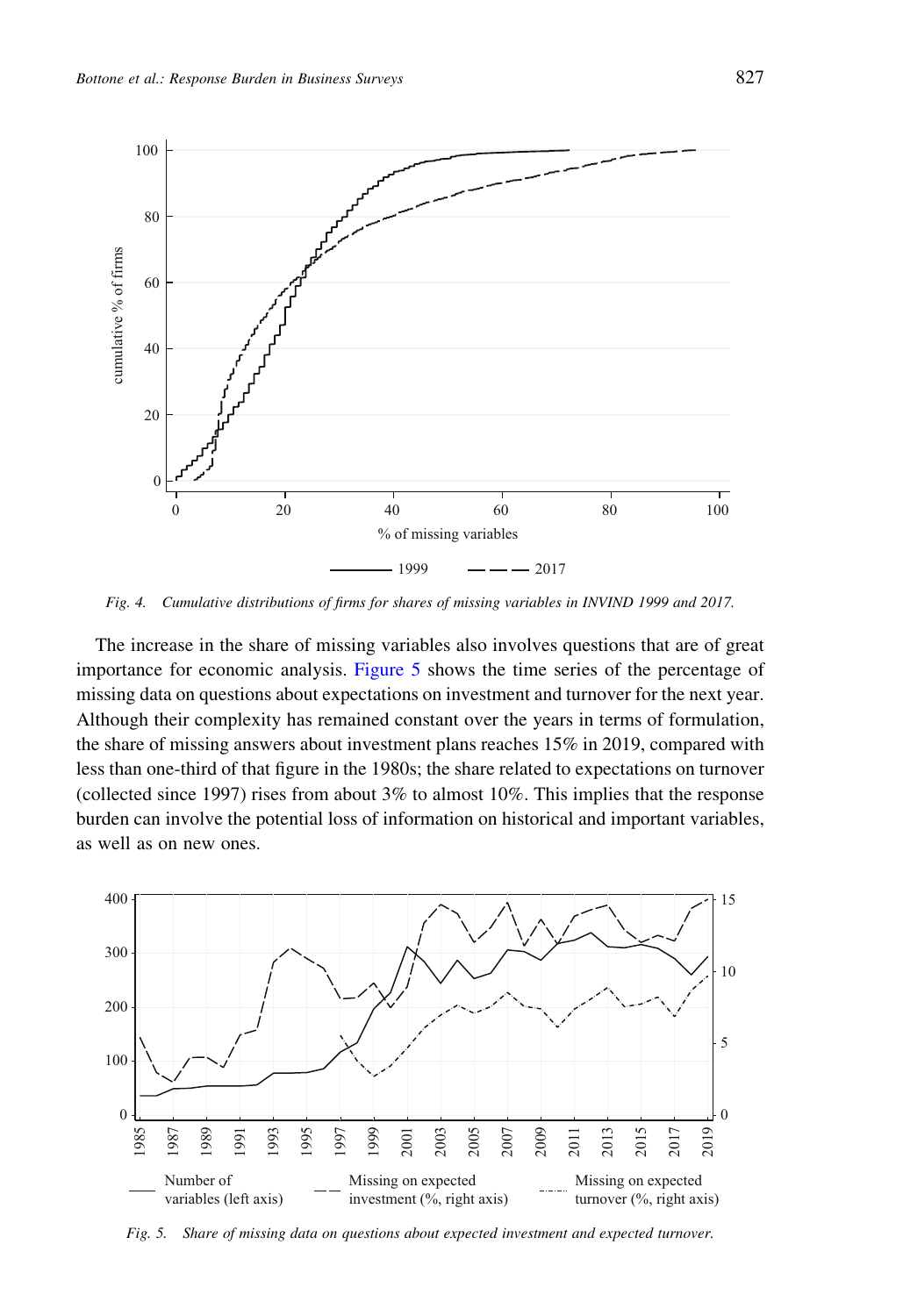

Fig. 6. Distribution of factors affecting the expected price dynamics of firms. Randomized experiment with reversed response categories (percentages).

Note: Response categories are labeled as:  $1 =$  total demand;  $2 =$  change in the financial burdens borne by the firm;  $3 =$  competitors' prices;  $4 =$  labor costs;  $5 =$  raw materials prices;  $6 =$  expectations for exchange rates;  $7 =$  inflation expectations. For group A the response options are ordered as above. For group B the order is reversed. INVIND 2017 waves.

As further analysis, we estimate two regression models for the probability of not answering the questions about expected turnover and investment as a function of the perceived response burden, our measures of actual burden, some firm characteristics, indicators of firm's performance and time dummies [\(Table 7\)](#page-18-0). The probability of nonresponse is significantly greater for firms that perceive an excessive response burden and is even greater when the respondent does not even provide answers to questions about the evaluation of the questionnaire. A missing value to such questions (which are located at the end of the questionnaire) may be an indication that the respondent thinks that the survey is too demanding. We also find that the longer the completion time, the higher the probability of item nonresponse.

We also find that perceived burden plays a much more important role in explaining nonresponse than actual burden. The more significant variables are those indicating that the respondent has not answered the questions about the time needed to complete the survey and the number of people involved.

## 5.3. Measurement Error

Our data also enable us to provide some evidence of the association between perceived burden and accuracy.

We use the CEBIL/CERVED company database that provides information on the balance sheet of all the joint stock companies operating in Italy. We link this database to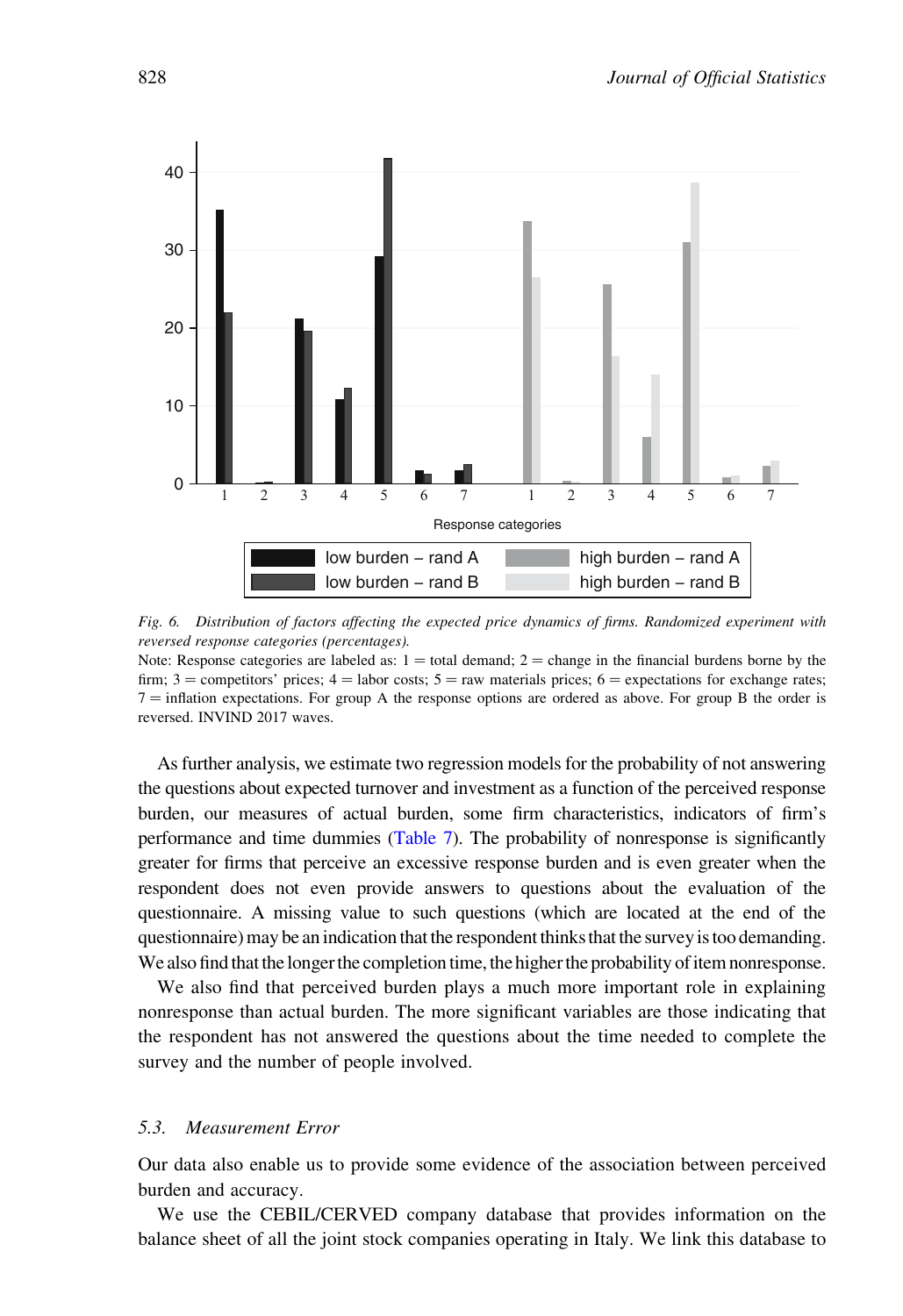|                                        | Nonresponse on<br>expected investment |                       |             | Nonresponse on<br>expected turnover |
|----------------------------------------|---------------------------------------|-----------------------|-------------|-------------------------------------|
|                                        | (1)                                   | (2)                   | (3)         | (4)                                 |
| High Perc. Burd.                       | $1.230***$                            | $1.328***$            | $1.330***$  | $1.503***$                          |
|                                        | (0.033)                               | (0.082)               | (0.047)     | (0.121)                             |
| Perc. Burd. miss.                      | $3.077***$                            | $1.677***$            | 3.949***    | $2.908***$                          |
|                                        | (0.097)                               | (0.166)               | (0.151)     | (0.343)                             |
| People inv. $(> 75th)$                 |                                       | 0.976<br>(0.077)      |             | 0.950<br>(0.100)                    |
| People inv. miss                       |                                       | $1.779***$<br>(0.284) |             | $1.554*$<br>(0.321)                 |
| External Cons: Y                       |                                       | $0.838*$<br>(0.070)   |             | 0.802<br>(0.095)                    |
| External Cons miss                     |                                       | 0.902<br>(0.147)      |             | 0.823<br>(0.170)                    |
| Completion time $($ > 75th)            |                                       | $0.792**$<br>(0.067)  |             | $0.703***$<br>(0.080)               |
| Completion time miss                   |                                       | $2.119***$<br>(0.226) |             | $2.346***$<br>(0.314)               |
| log(empl)                              | $1.213***$                            | $1.478***$            | $1.251***$  | $1.453***$                          |
|                                        | (0.042)                               | (0.114)               | (0.050)     | (0.131)                             |
| $\Delta$ turnover <sub>t</sub>         | 0.995                                 | 0.927                 | $0.804***$  | 1.008                               |
|                                        | (0.010)                               | (0.123)               | (0.062)     | (0.153)                             |
| $\Delta$ employment <sub>t</sub>       | 1.022                                 | 0.640                 | $0.623***$  | $0.459*$                            |
|                                        | (0.077)                               | (0.167)               | (0.092)     | (0.168)                             |
| investment <sub><math>t-1</math></sub> | 1.014                                 | 1.090                 | 1.034       | 1.170                               |
| $turnover_{t-1}$                       | (0.020)                               | (0.096)               | (0.026)     | (0.285)                             |
| investment $t$                         | $1.143***$                            | 0.933                 | 1.019       | 0.638                               |
| $turnover_t$                           | (0.057)                               | (0.197)               | (0.043)     | (0.250)                             |
| Constant                               | $0.0687***$                           | $0.0197***$           | $0.0315***$ | $0.0108***$                         |
|                                        | (0.009)                               | (0.006)               | (0.005)     | (0.004)                             |
| <b>Observations</b>                    | 66861                                 | 12806                 | 66861       | 12806                               |
| Pseudo $R^2$                           | 0.041                                 | 0.095                 | 0.075       | 0.154                               |

<span id="page-18-0"></span>Table 7. Probability of item nonresponse (logit model).

Odds ratios; Standard errors in parentheses. \*p < 0.05, \*\*p < 0.01, \*\*\*p < 0.001. Column 2 includes dummies for time, industry, area and size class. Cols (1) and (3) are based on INVIND 2004–2019 waves; Cols (2) and (4) are based on INVIND 2017–2019 waves.

the INVIND survey and compute two proxies of response error for each business. The proxies are the difference (in absolute terms) between the value of turnover and investments reported in the survey and the corresponding values resulting from the administrative records (with the same reference year).

We then run a regression using these proxies as dependent variables and include perceived burden, actual burden and other controls (firm size, measures of performance, sector of activity and location) as covariates [\(Tables 8 and 9\)](#page-19-0).

We find that the response error does not seem to be affected by perceived response burden. A high perceived burden is positively associated with the response error on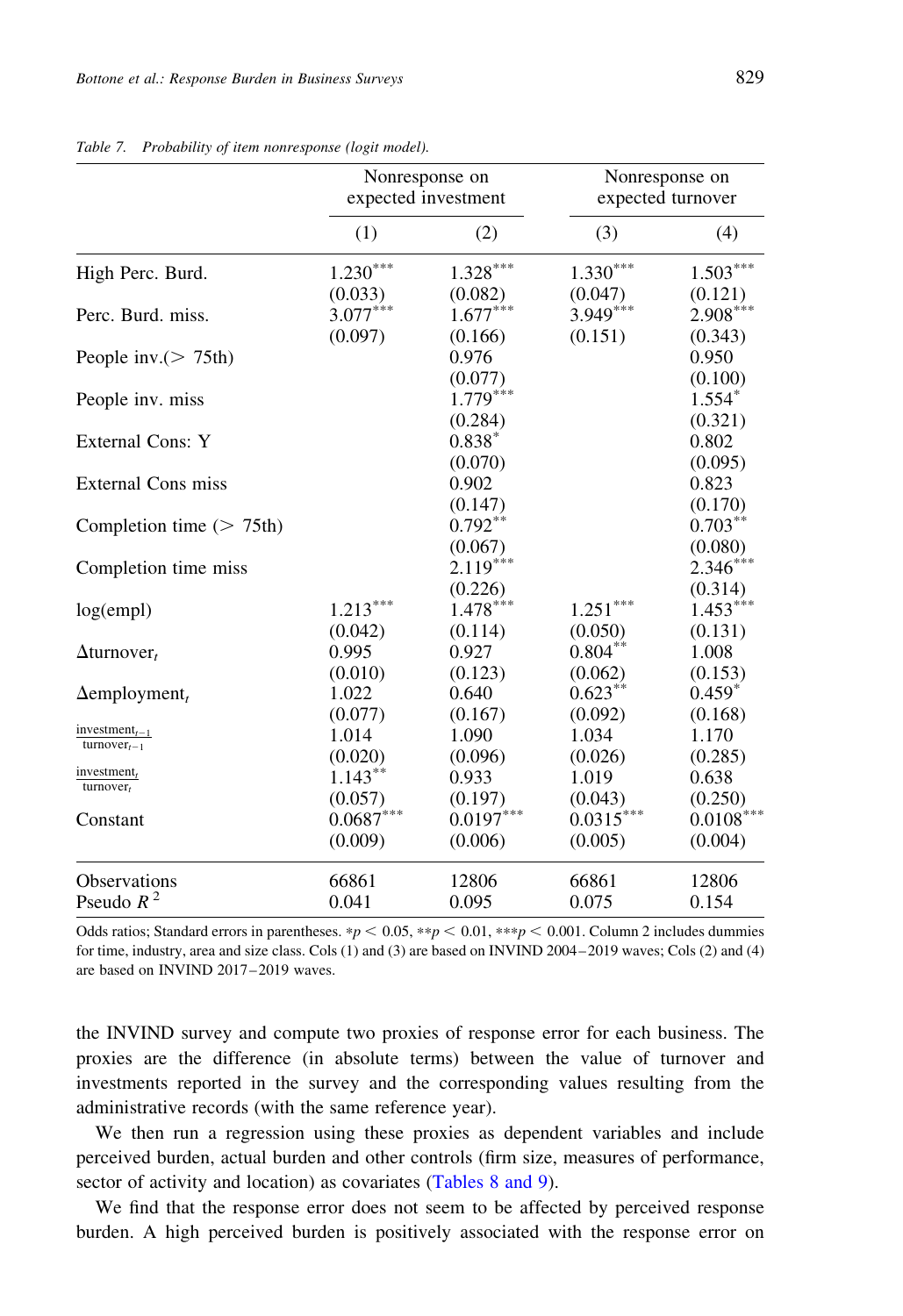|                                   | (1)          | (2)          | (3)          | (4)          | (5)          |
|-----------------------------------|--------------|--------------|--------------|--------------|--------------|
| High Perc. Burd.                  | $272.9***$   | 187.4        | 110.6        | 122.1        | 128.9        |
|                                   | (72.583)     | (167.842)    | (149.348)    | (144.143)    | (155.375)    |
| Perc. Burd. miss.                 | $223.9*$     | $-62.47$     | $-290.3$     | $-394.5$     | $-399.2$     |
|                                   | (113.277)    | (114.804)    | (266.805)    | (308.197)    | (309.690)    |
| People inv. $(> 75th)$            |              |              | 352.8*       | 399.5*       | $423.7*$     |
|                                   |              |              | (161.699)    | (159.246)    | (185.002)    |
| People inv. miss                  |              |              | 347.0        | $-100.9$     | $-218.7$     |
|                                   |              |              | (286.148)    | (209.664)    | (214.320)    |
| External Cons: Y                  |              |              |              | $-170.4$     | $-154.9$     |
|                                   |              |              |              | (148.217)    | (163.175)    |
| <b>External Cons miss</b>         |              |              |              | 519.5        | 372.9        |
|                                   |              |              |              | (310.343)    | (337.895)    |
| Completion time $(> 75th)$        |              |              |              |              | $-88.87$     |
|                                   |              |              |              |              | (217.269)    |
| Completion time miss              |              |              |              |              | 275.0        |
|                                   |              |              |              |              | (231.697)    |
| Part of a group                   | $783.1***$   | $508.3***$   | 475.7**      | $462.6***$   | $467.9***$   |
|                                   | (87.598)     | (165.805)    | (155.791)    | (160.547)    | (164.001)    |
| $\Delta$ turnover,                | 12.33        | $-4.616$     | $-5.278$     | $-5.492$     | $-5.587$     |
|                                   | (13.671)     | (22.346)     | (22.317)     | (22.412)     | (22.265)     |
| $\Delta$ employment <sub>t</sub>  | $-237.3$     | 111.1        | 138.3        | 151.8        | 155.9        |
|                                   | (353.268)    | (828.462)    | (827.458)    | (833.752)    | (828.957)    |
| log(empl)                         | $1128.9***$  | $900.1***$   | 870.2**      | $866.0**$    | $876.2***$   |
|                                   | (121.970)    | (265.727)    | (274.881)    | (274.458)    | (268.983)    |
| $investment_{t-1}$                | $-53.81$     | 36.99        | 41.39        | 28.69        | 31.83        |
| $turnover_{t-1}$                  | (34.949)     | (79.125)     | (80.716)     | (78.115)     | (76.291)     |
| $\frac{investment_t}{turnover_t}$ | 307.5        | $-40.29$     | $-56.10$     | $-50.34$     | $-57.17$     |
|                                   | (196.377)    | (161.974)    | (159.216)    | (166.366)    | (162.606)    |
| Constant                          | $-2893.7***$ | $-2551.7***$ | $-2560.6$ ** | $-2509.2***$ | $-2552.2***$ |
|                                   | (460.174)    | (928.094)    | (934.283)    | (923.869)    | (912.223)    |
| Observations                      | 59598        | 11462        | 11462        | 11462        | 11462        |
| $R^2$                             | 0.091        | 0.121        | 0.121        | 0.122        | 0.122        |

<span id="page-19-0"></span>Table 8. Response error in turnover (linear model).

The dependent variable is computed as the absolute value of the difference between the value declared in the survey and the one from administrative records. Amounts in thousands of euros. Standard errors in parentheses.  $*p < 0.05$ ,  $**p < 0.01$ ,  $***p < 0.001$ . All regressions include dummies for time, industry, area and size class. Col (1) based on INVIND 2004–2017 waves, cols (2–5) INVIND 2017–2019 waves.

turnover and investments only if we consider past waves for which measures of actual burden are not available (column 1). Its effect loses significance once the analysis is limited to the last waves (column 2). Moreover, controlling also for the three proxies of actual response burden shows that the average response error is associated with some indicators of actual burden (such as the number of people involved or the time required for completion). Therefore, it seems that it is the actual arduousness of the survey that affects the measurement errors rather than the one subjectively perceived. For example, involving more people means fragmentizing the questionnaire in multiple parts and probably sending only that part to the person. This can have two implications: first, different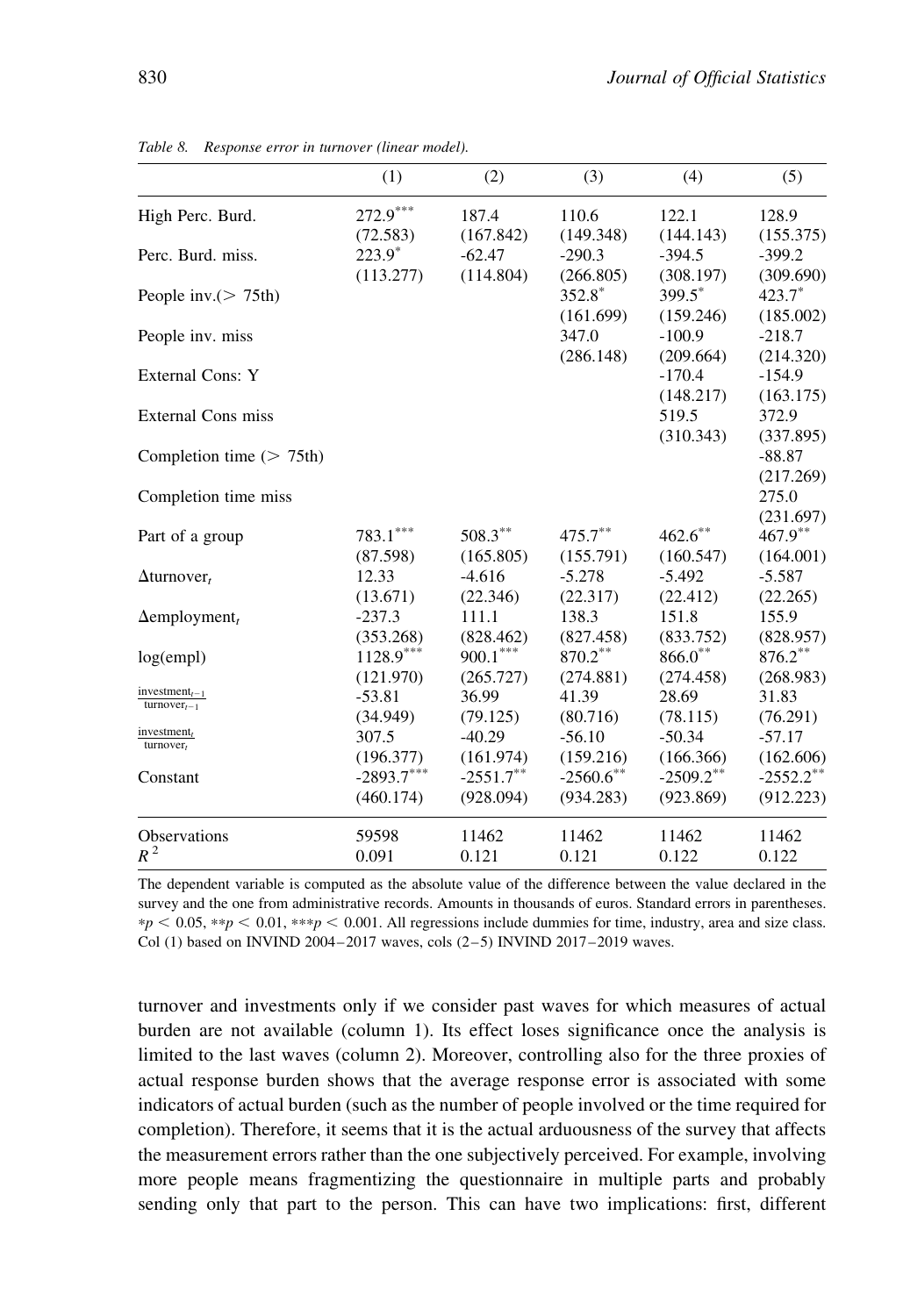|                                         | (1)         | (2)                  | (3)         | (4)         | (5)         |
|-----------------------------------------|-------------|----------------------|-------------|-------------|-------------|
| High Perc. Burd.                        | 33.86       | 49.63                | 31.20       | 24.25       | 41.02       |
|                                         | (26.335)    | (53.001)             | (55.327)    | (55.946)    | (56.636)    |
| Perc. Burd. miss.                       | $111.3***$  | 29.92                | $-53.58$    | $-90.45$    | $-79.65$    |
|                                         | (42.006)    | (94.303)             | (118.245)   | (121.099)   | (121.294)   |
| People inv. $(> 75th)$                  |             |                      | 78.27       | 69.53       | 102.9       |
|                                         |             |                      | (59.647)    | (64.942)    | (67.525)    |
| People inv. miss                        |             |                      | 115.5       | $-37.75$    | $-17.36$    |
|                                         |             |                      | (87.413)    | (173.223)   | (178.286)   |
| External Cons: Y                        |             |                      |             | 37.90       | 53.96       |
|                                         |             |                      |             | (67.706)    | (68.004)    |
| External Cons miss                      |             |                      |             | 197.6       | 207.8       |
|                                         |             |                      |             | (177.897)   | (182.913)   |
| Completion time $($ > 75th)             |             |                      |             |             | $-133.6*$   |
|                                         |             |                      |             |             | (60.703)    |
| Completion time miss                    |             |                      |             |             | $-51.32$    |
|                                         |             |                      |             |             | (101.090)   |
| Part of a group                         | $113.2***$  | 94.22                | 87.38       | 89.47       | 93.66       |
|                                         | (28.403)    | (58.214)             | (58.396)    | (58.963)    | (58.947)    |
| $\Delta$ turnover,                      | $18.54***$  | $21.41***$           | $21.24***$  | $21.29***$  | $21.09***$  |
|                                         | (3.020)     | (7.087)              | (7.079)     | (7.118)     | (7.201)     |
| $\Delta$ employment <sub>t</sub>        | $-738.9***$ | $-842.6$ **          | $-835.6***$ | $-838.8***$ | $-832.3***$ |
|                                         | (107.365)   | (266.941)            | (266.586)   | (268.185)   | (271.272)   |
| log(empl)                               | 50.95       | $-144.7$             | $-151.0$    | $-150.5$    | $-143.1$    |
|                                         | (48.359)    | (107.358)            | (107.385)   | (106.954)   | (106.991)   |
| investment $_{t-1}$<br>$turnover_{t-1}$ | $-53.28$    | $-49.65$             | $-47.88$    | $-52.99$    | $-58.60$    |
|                                         | (37.132)    | (128.049)            | (130.444)   | (126.079)   | (124.371)   |
| investment $t$<br>$turnover_t$          | $820.6***$  | $1465.0***$          | $1460.7***$ | $1470.8***$ | $1478.5***$ |
|                                         | (113.049)   | (313.774)            | (315.787)   | (308.416)   | (307.242)   |
| Constant                                | $808.3***$  | $961.2$ <sup>*</sup> | $951.5^*$   | $936.9*$    | 924.7*      |
|                                         | (181.330)   | (391.829)            | (392.301)   | (386.261)   | (386.490)   |
| <b>Observations</b>                     | 59598       | 11462                | 11462       | 11462       | 11462       |
| $R^2$                                   | 0.069       | 0.066                | 0.067       | 0.067       | 0.068       |
|                                         |             |                      |             |             |             |

Table 9. Response error in investment (linear model).

The dependent variable is computed as the absolute value of the difference between the value declared in the survey and the one from administrative records. Amounts in thousands of euros. Standard errors in parentheses.  $*p < 0.05$ ,  $**p < 0.01$ ,  $***p < 0.001$ . All regressions include dummies for time, industry, area and size class. Col (1) based on INVIND 2004–2017 waves, cols  $(2-5)$  INVIND 2017–2019 waves.

respondents will answer questions probably without having the corresponding instructions and the awareness of the complete task; second, the main respondent, that is, the one answering the evaluation final part, probably feels less stressed since they have accomplished only a residual part of the questionnaire.

We also find that response error is positively correlated with some characteristics of the business. For instance, as far as turnover is concerned, the error is greater for firms that are part of a group and for large businesses. In these cases, the presence of multiple establishments or multiple companies that are strictly related may lead to ambiguity concerning which unit to respond for.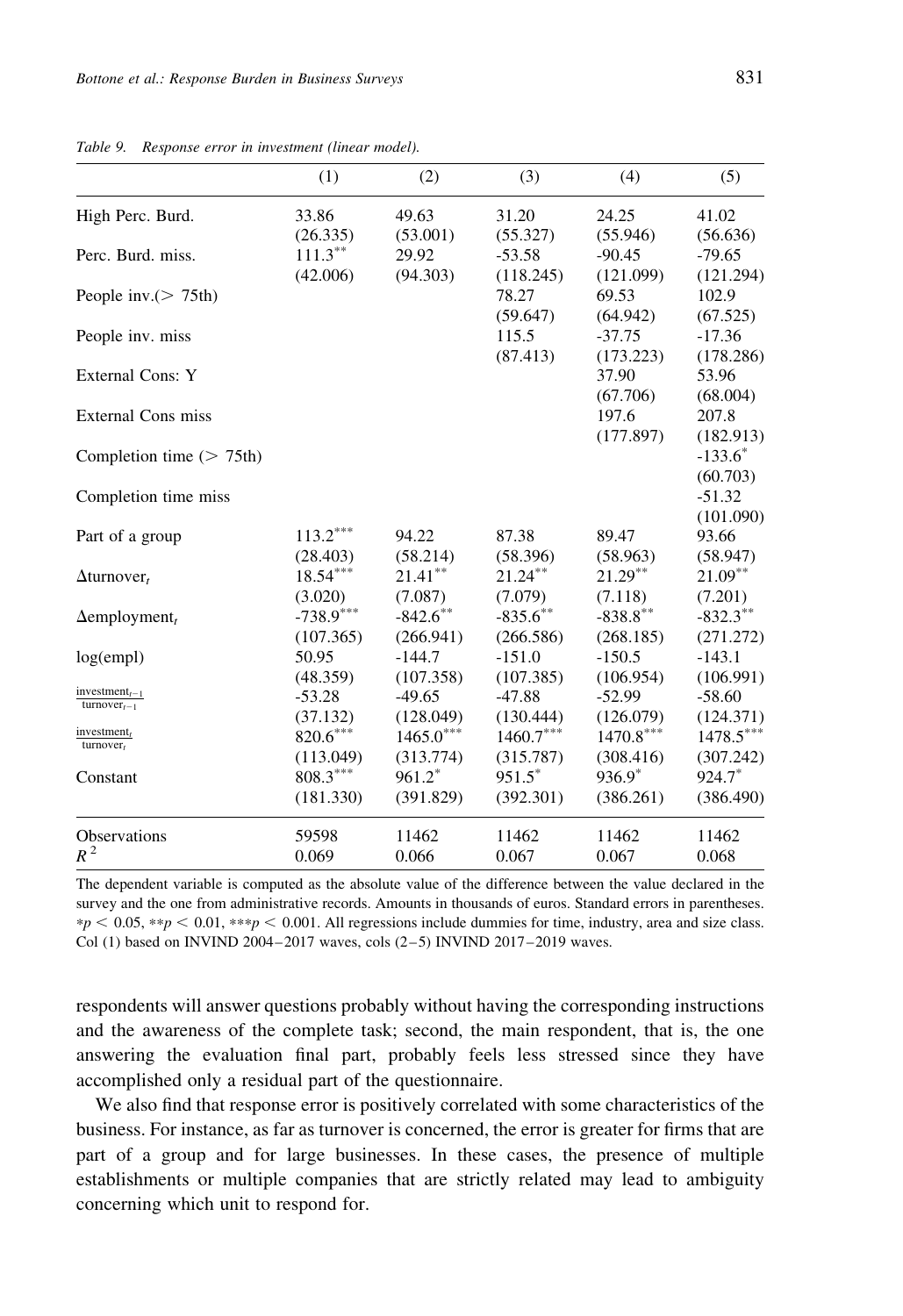## 6. Concluding Remarks

In this article, we have provided some empirical evidence of the relationship between perceived (the difficulty rating) and actual burden and of the association between perceived burden and data quality. Drawing from a unique and rich dataset, we have been able to conduct our analysis also controlling for other contextual factors relating to firms' characteristics.

Our key findings may be summarized as follows.

- . The perceived difficulty in completing the survey is associated with measures of actual burden such as the complexity of the questionnaire. We find that it is not simply the number of questions that increases perceived burden, but also the number of pages of the questionnaire, which is probably used by businesses to anticipate their effort (regardless of the effective difficulty of the questions). We also find that the higher the number of people involved in the survey, the higher the perceived burden;
- . perceptions are also driven by other firm-specific characteristics such as the number of employees. Large businesses tend to report a high burden. This is also probably because many efforts are devoted to preventing them from dropping out of the survey. Given their difficulties in terms of refusing to participate, they are likely to complain and complain that the questionnaire is burdensome;
- . we find empirical evidence that supports our first assumption that the measure of difficulty rating captures different information from the one contained in the measures of actual burden. The latter and other contextual factors capture only a small fraction of the overall variability of perceived burden. The unexplained variability is probably associated with unobservable characteristics such as the respondent's interest in the topic, their ability to answer the questions or their opinion on the utility of the survey. Besides, unobserved factors relating to business activity, such as the organization of the business, may play a role;
- . we also find that data quality is directly associated with perceived burden, even after controlling for actual burden and other characteristics (our second assumption). The probability of attrition increases with a higher perceived burden. Moreover, even if the firm participates in the survey, an excessive perceived burden is associated with a high probability that the respondent will not complete the whole questionnaire. The questions that are more likely to be skipped are those that are not compulsory, in the sense that without a response to those questions, the whole questionnaire is considered incomplete (and therefore corresponding data are treated as a unit nonresponse), as well as questions that require more effort to answer (such as the questions about firms' expectations on future investment and turnover). On the other hand we do not find evidence that an excessive difficulty rating is associated with more inaccurate answers, at least as far as turnover or investments are concerned. One possible explanation is that since firms know that their responses can be linked to register data, the best response behavior is to retrieve such information directly from their balance sheets in order to provide consistent information to the outside world.

In summary, our analysis shows that even a simple and coarse measure of difficulty rating, like the one we use in this article, is a good instrument for monitoring data quality.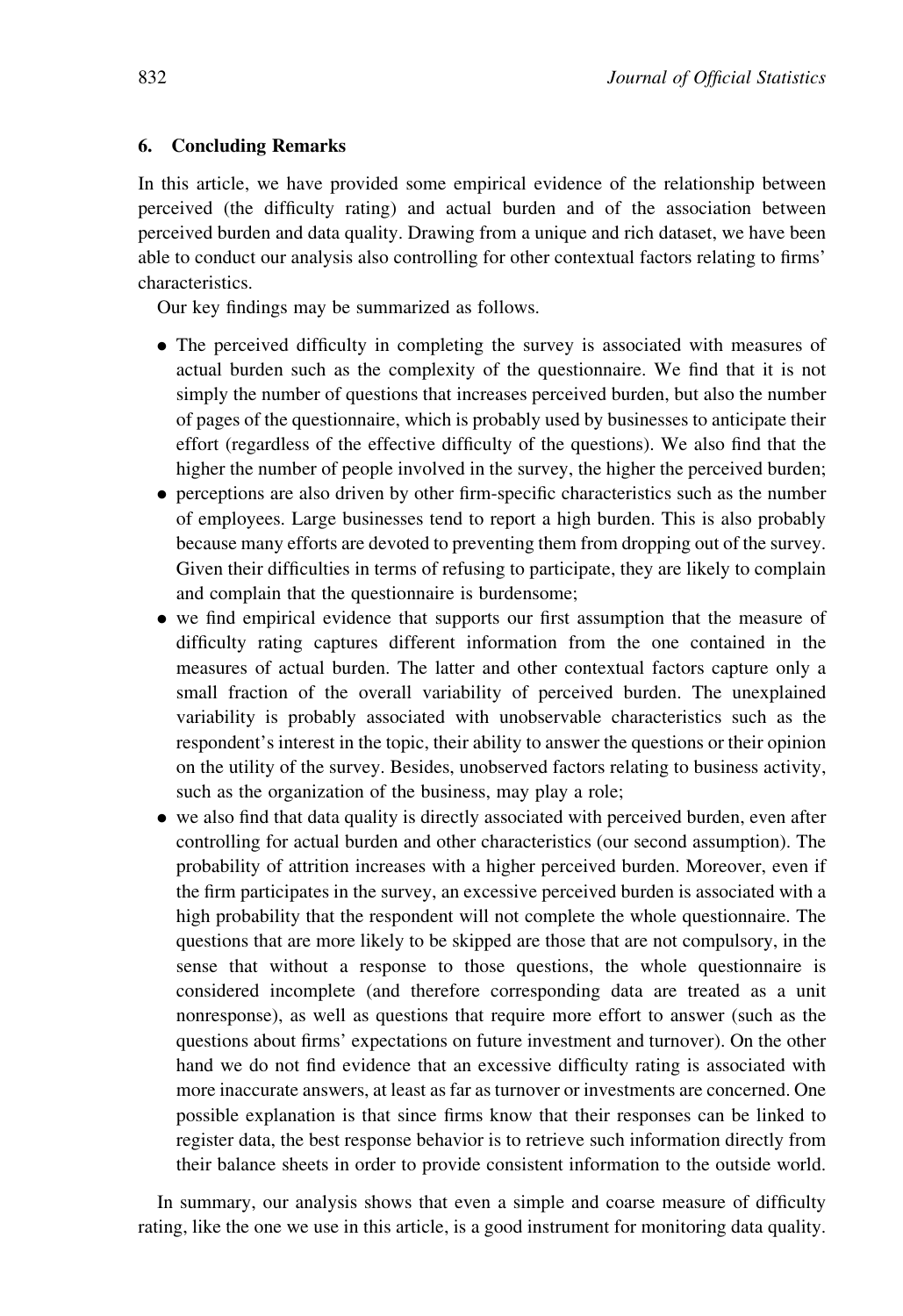<span id="page-22-0"></span>It is easy to collect and captures many unobserved factors, which play a role in determining the final quality of survey data.

# 7. Appendix

## 7.1. Questions on Response Burden

English translation of the questions on response burden:

- . How would you rate the level of complexity of the survey?
	- $1 = \text{ modest}; 2 = \text{average}; 3 = \text{large}; 4 = \text{excessive}.$
- . To what extent do you think the following factors made it difficult to fill in the questionnaire?

(For each factor please assign a score ranging from 1 to 10, where 1 indicates that the factor played a very limited part in making the questionnaire difficult to fill in while 10 indicates that it played a very large part)

|                                                                                      | Rate         |
|--------------------------------------------------------------------------------------|--------------|
| <b>A</b> Too many questions                                                          |              |
| <b>B</b> It was necessary to seek the help of several people to answer the questions | $\mathsf{L}$ |
| C It was not always easy to understand the questions because some of                 |              |
| the terms were not clear                                                             | п            |
| <b>D</b> The possible answers did not include my situation                           | П            |
| E For some questions, it was difficult to choose the correct answer                  | п            |
|                                                                                      |              |

- . How many people from your firm, including yourself, were involved in completing the survey?
- $\bullet$  Was it necessary to involve external consultants (e.g., accountant, labor consultant, and so on.)? (Yes/No)
- . Could you please indicate how much time approximately it took your firm to collect the necessary information and fill in the questionnaire? (please indicate the number of hours)

## 8. References

- Bavdaž, M. 2010. "Sources of Measurement Errors in Business Surveys." Journal of Official Statistics 26 (1): 24–42. Available at: [https://www.scb.se/contentassets/ca21ef](https://www.scb.se/contentassets/ca21efb41fee47d293bbee5bf7be7fb3/sources-of-measurement-errors-in-business-surveys.pdf) [b41fee47d293bbee5bf7be7fb3/sources-of-measurement-errors-in-business-surveys.pdf](https://www.scb.se/contentassets/ca21efb41fee47d293bbee5bf7be7fb3/sources-of-measurement-errors-in-business-surveys.pdf) (accessed September 2021).
- Bavdaž, M., D. Giesen, S.K. Černe, T. Löfgren, and V. Raymond-Blaess. 2015. "Response Burden in Official Business Surveys: Measurement and Reduction Practices of National Statistical Institutes." Journal of Official Statistics 31 (4): 559–588. DOI: [https://doi.](https://doi.org/10.1515/jos-2015-0035) [org/10.1515/jos-2015-0035](https://doi.org/10.1515/jos-2015-0035). .
- Bergman, L.R., and R. Brage. 2008. "Survey Experience and Later Survey Attitudes, Intention and Behavior." Journal of Official Statistics 24 (1): 99–113. Available at: [https://www.scb.se/contentassets/ca21efb41fee47d293bbee5bf7be7fb3/survey-experi](https://www.scb.se/contentassets/ca21efb41fee47d293bbee5bf7be7fb3/survey-experiences-and-later-survey-attitudesintentions-and-behaviour.pdf)[ences-and-later-survey-attitudesintentions-and-behaviour.pdf](https://www.scb.se/contentassets/ca21efb41fee47d293bbee5bf7be7fb3/survey-experiences-and-later-survey-attitudesintentions-and-behaviour.pdf)(accessed September 2021).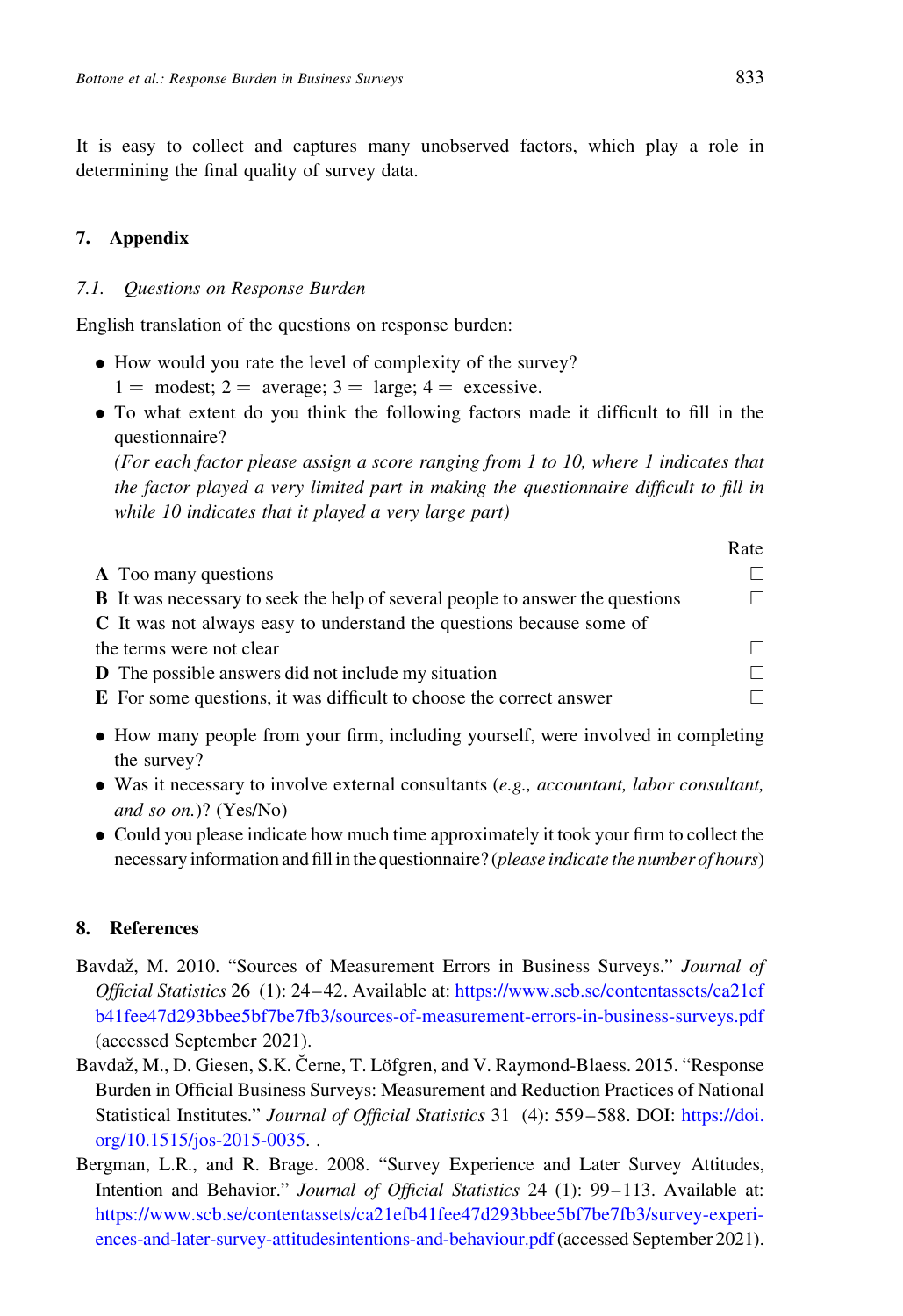- <span id="page-23-0"></span>Bradburn, N.M. 1978. "Respondent burden." In Proceedings of the Survey Research Methods Section of the American Statistical Association, 35–40. Available at: [http://](http://www) [www](http://www). [asasrms.org/Proceedings/papers/1978\\_007.pdf](http://asasrms.org/Proceedings/papers/1978_007.pdf) (accessed March 2021)
- Crawford, S.D., M.P. Couper, and M.J. Lamias. 2001. "Web surveys: Perceptions of burden." Social Science Computer Review 19 (2): 146–162. DOI: [https://doi.org/10.](https://doi.org/10. 1177/089443930101900202) [1177/089443930101900202.](https://doi.org/10. 1177/089443930101900202)
- Dale, T., J. Erikson, J. Fosen, G. Haraldsen, J. Jones, and Ø. Kleven. 2007. Handbook for Monitoring and Evaluating Business Survey Response Burdens. European Commission. Available at: [https://ec.europa.eu/eurostat/documents/64157/4374310/12-HANDBOOK-](https://ec.europa.eu/eurostat/documents/64157/4374310/12-HANDBOOK-FORMONITORING-AND-EVALUATING-BUSINESS-SURVEY-RESONSE-BURDEN.pdf/600e3c6d-8e8d-44f7-a8f5-0931c71d9920)[FORMONITORING-AND-EVALUATING-BUSINESS-SURVEY-RESONSE-BUR-](https://ec.europa.eu/eurostat/documents/64157/4374310/12-HANDBOOK-FORMONITORING-AND-EVALUATING-BUSINESS-SURVEY-RESONSE-BURDEN.pdf/600e3c6d-8e8d-44f7-a8f5-0931c71d9920)[DEN.pdf/600e3c6d-8e8d-44f7-a8f5-0931c71d9920](https://ec.europa.eu/eurostat/documents/64157/4374310/12-HANDBOOK-FORMONITORING-AND-EVALUATING-BUSINESS-SURVEY-RESONSE-BURDEN.pdf/600e3c6d-8e8d-44f7-a8f5-0931c71d9920) (accessed March 2021)
- D'Aurizio, L., and G. Papadia. 2019. "Using Administrative Data to Evaluate Sampling Bias in a Business Panel Survey." Journal of Official Statistics 35 (1): 67–92. DOI: [https://doi.org/10.2478/jos-2019-0004.](https://doi.org/10.2478/jos-2019-0004)
- Edwards, P., I. Roberts, M. Clarke, C. DiGuiseppi, S. Pratap, R. Wentz, and I. Kwan. 2002. "Increasing response rates to postal questionnaires: systematic review." BMJ 324 (7347): 1183. DOI: [https://doi.org/10.1136/bmj.324.7347.1183.](https://doi.org/10.1136/bmj.324.7347.1183)
- European Commission. Statistical Office of the European Union. 2014. Manuals and guidelines. ESS Handbook for Quality Reports. DOI: <https://doi.org/10.2785/983454>.
- Fisher, S., and L. Kydoniefs. 2001. "Using a theoretical model of response burden to identify sources of burden in surveys." Paper presented at the 12th International Workshop on Household Survey Nonresponse, September 12–14, Oslo, Norway.
- Galesic, M. 2006. "Dropouts on the Web: Effects of Interest and Burden Experienced During an Online Survey." Journal of Official Statistics 22: 313–328. Available at: [https://www.scb.se/contentassets/ca21efb41fee47d293bbee5bf7be7fb3/dropouts-on](https://www.scb.se/contentassets/ca21efb41fee47d293bbee5bf7be7fb3/dropouts-on-the-web-effects-of-interest-and-burden-experienced-during-an-online-survey.pdf)[the-web-effects-of-interest-and-burden-experienced-during-an-online-survey.pdf](https://www.scb.se/contentassets/ca21efb41fee47d293bbee5bf7be7fb3/dropouts-on-the-web-effects-of-interest-and-burden-experienced-during-an-online-survey.pdf) (accessed September 2021).
- Galesic, M., and M. Bosnjak. 2009. "Effects of questionnaire length on participation and indicators of response quality in a web survey." Public Opinion Quarterly 73 (2): 349–360. DOI: <https://doi.org/10.1093/poq/nfp031>.
- Giesen, D. 2012. "Exploring causes and effects of perceived response burden." In Proceedings of the Fourth International Conference on Establishment Surveys: American Statistical Association, June 11-14, Montréal, Canada. Available at: [https://](https://ww2.amstat.org/meetings/ices/2012/papers/302171.pdf) [ww2.amstat.org/meetings/ices/2012/papers/302171.pdf](https://ww2.amstat.org/meetings/ices/2012/papers/302171.pdf) (accessed March 2021)
- Groves, R.M., M.P. Couper, S. Presser, E. Singer, R. Tourangeau, G.P. Acosta, and L. Nelson. 2006. "Experiments in producing nonresponse bias." Public Opinion Quarterly 70 (5): 720–736. DOI: [https://doi.org/10.1093/poq/nfl036.](https://doi.org/10.1093/poq/nfl036)
- Haraldsen, G. 2004. "Identifying and Reducing Response Burden in Internet Business Surveys." Journal of Official Statistics 20 (2): 393–410. Available at: [https://www.scb.se/](https://www.scb.se/contentassets/ca21efb41fee47d293bbee5bf7be7fb3/identifying-and-reducing-response-burdens-in-internet-business-surveys.pdf) [contentassets/ca21efb41fee47d293bbee5bf7be7fb3/identifying-and-reducing-response](https://www.scb.se/contentassets/ca21efb41fee47d293bbee5bf7be7fb3/identifying-and-reducing-response-burdens-in-internet-business-surveys.pdf)[burdens-in-internet-business-surveys.pdf](https://www.scb.se/contentassets/ca21efb41fee47d293bbee5bf7be7fb3/identifying-and-reducing-response-burdens-in-internet-business-surveys.pdf) (accessed September 2021).
- Haraldsen, G. 2013. "Quality issues in business surveys." Designing and Conducting Business Surveys, 83–125. John Wiley & Sons. DOI: [https://doi.org/10.1002/97811184](https://doi.org/10.1002/9781118447895.ch03) [47895.ch03.](https://doi.org/10.1002/9781118447895.ch03)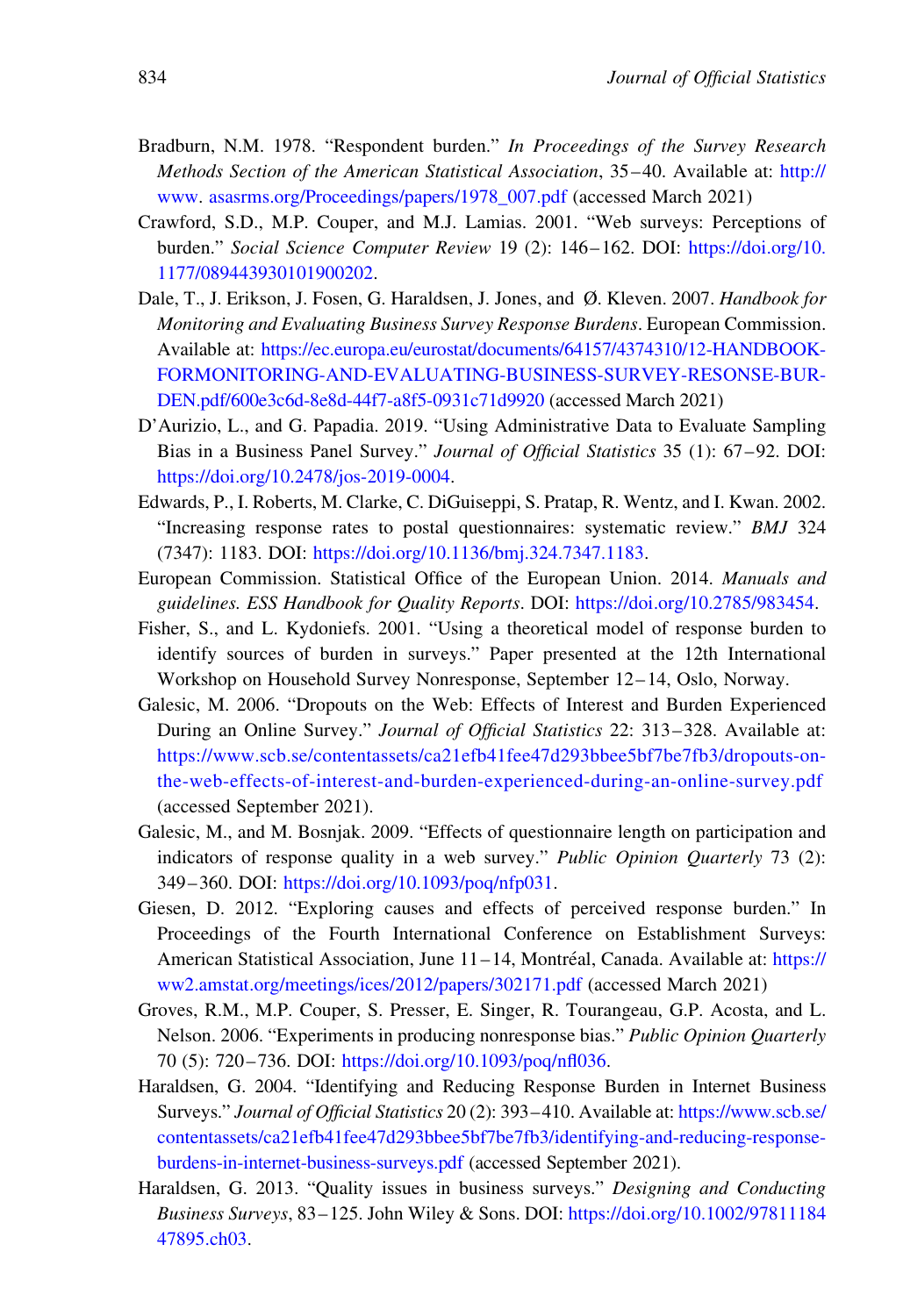- <span id="page-24-0"></span>Haraldsen, G., and J. Jones. 2007. "Web and paper questionnaires seen from the business respondent's perspective." In Proceedings of the Third International Conference for Establishments Surveys, JUNE 18-21, Montréal, Canada. Available at: [https://ww2.](https://ww2.amstat.org/meetings/ices/2007/proceedings/ICES2007-000259.PDF) [amstat.org/meetings/ices/2007/proceedings/ICES2007-000259.PDF](https://ww2.amstat.org/meetings/ices/2007/proceedings/ICES2007-000259.PDF) (accessed March 2021)
- Haraldsen, G., J. Jones, D. Giesen, and L.-C. Zhang. 2013. "Understanding and coping with response burden." In *Designing and Conducting Business Surveys*, 219–252. John Wiley & Sons. DOI: [https://doi.org/10.1002/9781118447895.ch06.](https://doi.org/10.1002/9781118447895.ch06)
- Heerwegh, D., and G. Loosveldt. 2002. "An evaluation of the effect of response formats on data quality in web surveys." Social Science Computer Review 20 (4): 471–484. DOI: <https://doi.org/10.1177/089443902237323>.
- Holbrook, A.L., J.A. Krosnick, D. Moore, and R. Tourangeau. 2007. "Response order effects in dichotomous categorical questions presented orally: The impact of question and respondent attributes." Public Opinion Quarterly 71 (3): 325–348. DOI: [https://doi.org/10.1093/poq/](https://doi.org/10.1093/poq/nfm024) [nfm024.](https://doi.org/10.1093/poq/nfm024)
- Jones, J., J. Rushbrooke, G. Haraldsen, T. Dale, and D. Hedlin. 2005. "Conceptualising total business survey burden." In Survey Methodology Bulletin 55. UK Office for National Statistics, 1–10. Available at: [http://www.ons.gov.uk/ons/guide-method/method-qual](http://www.ons.gov.uk/ons/guide-method/method-quality/survey-methodology-bulletin/smb-55/index.html)[ity/survey-methodology-bulletin/smb-55/index.html](http://www.ons.gov.uk/ons/guide-method/method-quality/survey-methodology-bulletin/smb-55/index.html) (accessed March 2021)
- Peytchev, A. 2011. "Breakoff and Unit Nonresponse Across Web Surveys." Journal of Official Statistics 27 (1): 33. Available at: [https://www.scb.se/contentassets/ca21efb41](https://www.scb.se/contentassets/ca21efb41fee47d293bbee5bf7be7fb3/breakoff-and-unit-nonresponse-across-web-surveys.pdf) [fee47d293bbee5bf7be7fb3/breakoff-and-unit-nonresponse-across-web-surveys.pdf](https://www.scb.se/contentassets/ca21efb41fee47d293bbee5bf7be7fb3/breakoff-and-unit-nonresponse-across-web-surveys.pdf) (accessed September 2021).
- Presser, S., J. Blair, and T. Triplett. 1992. "Survey sponsorship, response rates, and response effects." Social Science Quarterly 73 (5): 699–702. Available at: [http://www.](http://www.jstor.org/stable/42863089) [jstor.org/stable/42863089](http://www.jstor.org/stable/42863089).
- Snijkers, G., G. Haraldsen, J. Jones, and D.K. Willimack. 2013. Designing and conducting business surveys. New York: Wiley.
- Tomaskovic-Devey, D., J. Leiter, and S. Thompson. 1994. "Organizational survey nonresponse." Administrative Science Quarterly 39 (3): 439–457. DOI: [https://doi.org/10.](https://doi.org/10.2307/2393298) [2307/2393298](https://doi.org/10.2307/2393298).
- Tourangeau, R., T. Yan, and H. Sun. 2019. "Who Can You Count On? Understanding The Determinants of Reliability." Journal of Survey Statistics and Methodology 8 (5): 903–931. DOI: [https://doi.org/10.1093/jssam/smz034.](https://doi.org/10.1093/jssam/smz034)
- Willeboordse, A. 1997. "Minimizing response burden." In Handbook on Design and Implementation of Business Surveys, edited by Willeboordse. 111–118. Available at: [https://ec.europa.eu/eurostat/documents/3859598/5825949/CA-09-97-818-EN.PDF/](https://ec.europa.eu/eurostat/documents/3859598/5825949/CA-09-97-818-EN.PDF/f5ee3198-6fc0-4672-96a1-8fdb4a81ca93?version=1.0) [f5ee3198-6fc0-4672-96a1-8fdb4a81ca93?version](https://ec.europa.eu/eurostat/documents/3859598/5825949/CA-09-97-818-EN.PDF/f5ee3198-6fc0-4672-96a1-8fdb4a81ca93?version=1.0) =  $1.0$  (accessed March 2021).
- Yan, T., F.G. Conrad, R. Tourangeau, and M.P. Couper. 2010a. "Should I stay or should I go: The effects of progress feedback, promised task duration, and length of questionnaire on completing web surveys." International Journal of Public Opinion Research 23 (2): 131–147. DOI: [https://doi.org/10.1093/ijpor/edq046.](https://doi.org/10.1093/ijpor/edq046)
- Yan, T., R. Curtin, and M. Jans. 2010b. "Trends in Income Nonresponse Over Two Decades." Journal of Official Statistics 26 (1): 145–164. Available at: